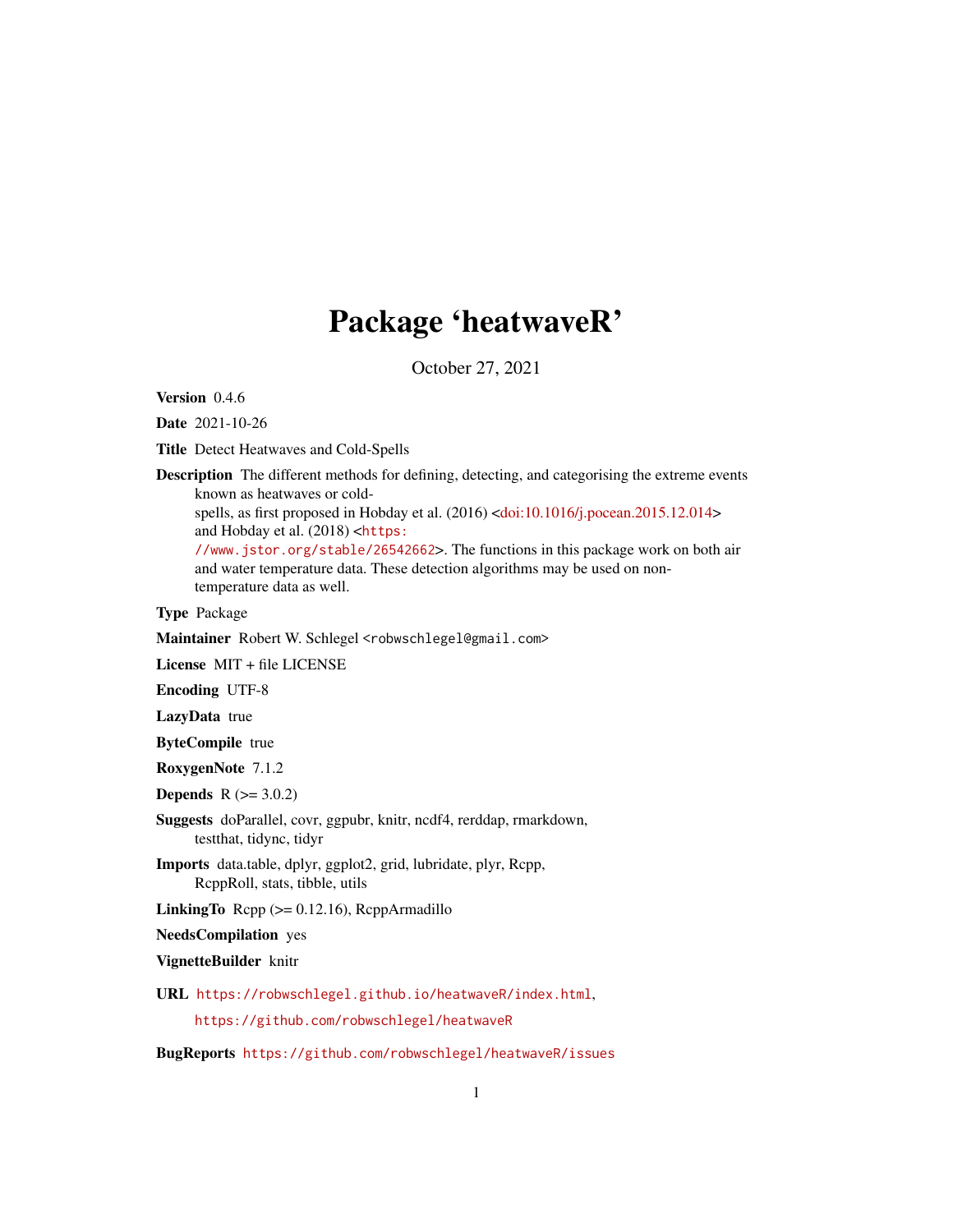<span id="page-1-0"></span>2 Algiers and the contract of the contract of the contract of the contract of the contract of the contract of the contract of the contract of the contract of the contract of the contract of the contract of the contract of

```
Author Robert W. Schlegel [aut, cre, ctb]
```

```
(<https://orcid.org/0000-0002-0705-1287>),
Albertus J. Smit [aut, ctb] (<https://orcid.org/0000-0002-3799-6126>)
```
Repository CRAN

Date/Publication 2021-10-27 14:50:02 UTC

# R topics documented:

|           | $\mathcal{D}$ |
|-----------|---------------|
|           | $\mathbf{3}$  |
|           | 5             |
|           | 8             |
|           | 9             |
|           | -10           |
|           | -15           |
|           | -17           |
|           | 20            |
|           | 22            |
|           | 24            |
|           | -25           |
|           | 27            |
| na interp | 28            |
|           | 29            |
|           |               |
|           | 30            |
|           | -31           |
|           | 31            |
|           | 32            |
|           |               |

## **Index** [36](#page-35-0)

Algiers *Daily maximum (tX) and minimum (tN) air temperatures for Algiers, Algeria.*

# Description

A dataset containing the daily maximum and minimum air temperatures (in degrees Celsius) and date for Algiers, Algeria for the period 1961-01-01 to 2005-12-31.

#### Usage

Algiers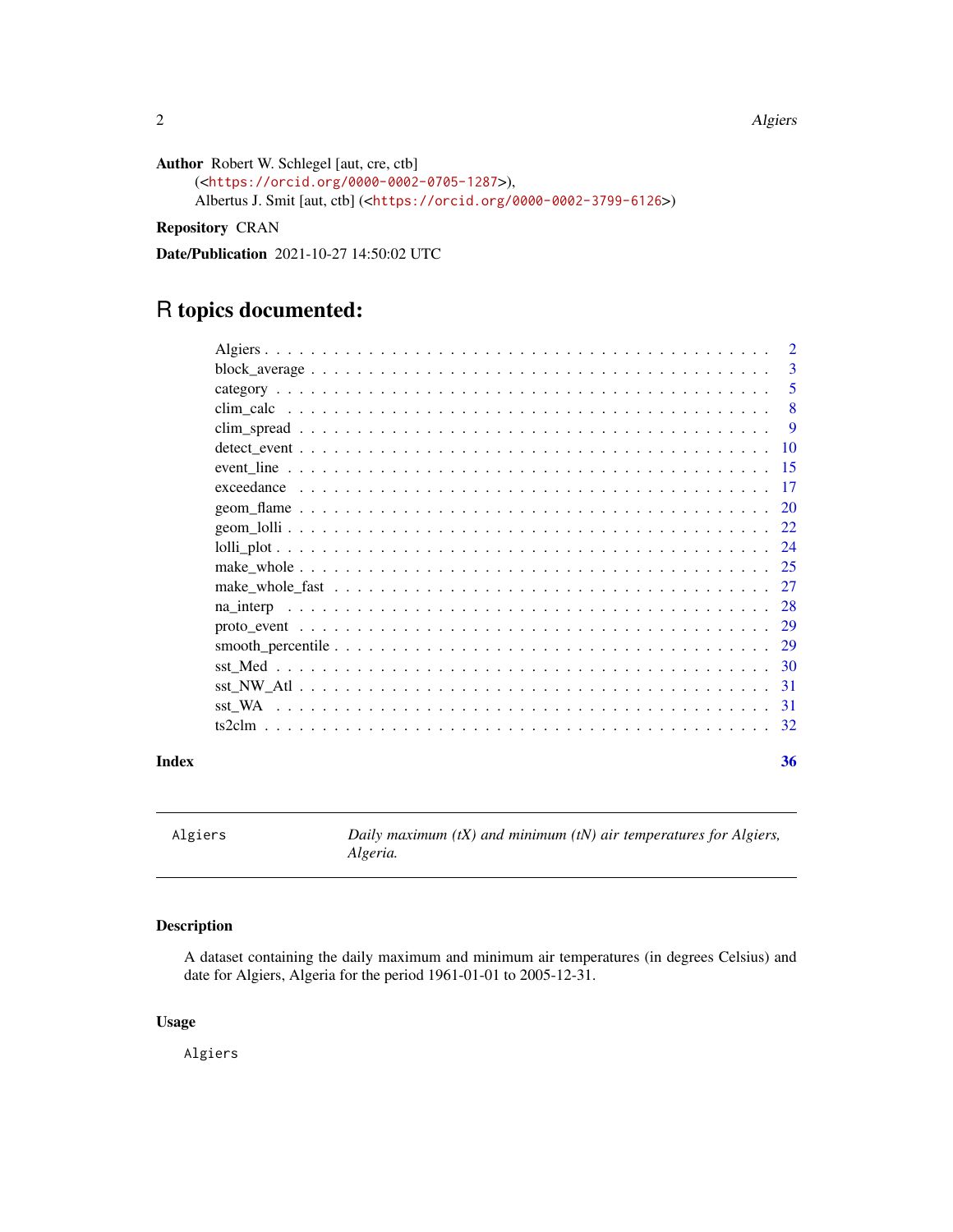# <span id="page-2-0"></span>block\_average 3

# Format

A data frame with 16436 rows and 3 variables:

t date, as.Date() format

tMax daily max. temperature, in degrees Celsius

tMin daily min. temperature, in degrees Celsius ...

#### Details

lon/lat:

# Source

Mr. Haouari Mahmoud, IHFR, Algeria

block\_average *Calculate yearly means for event metrics.*

# Description

Calculate yearly means for event metrics.

# Usage

block\_average(data,  $x = t$ ,  $y = temp$ , report = "full")

# Arguments

| data         | Accepts the data returned by the detect_event function.                                                                                                                                                                                                                                |
|--------------|----------------------------------------------------------------------------------------------------------------------------------------------------------------------------------------------------------------------------------------------------------------------------------------|
| $\mathsf{x}$ | This column is expected to contain a vector of dates as per the specification of<br>ts 2clm. If a column headed t is present in the data frame, this argument may be<br>ommitted; otherwise, specify the name of the column with dates here.                                           |
| y            | This is a column containing the measurement variable. If the column name<br>differs from the default (i.e. temp), specify the name here.                                                                                                                                               |
| report       | Specify either full or partial. Selecting full causes the report to contain<br>NAs for any years in which no events were detected (except for count, which<br>will be zero in those years), while partial reports only the years wherein events<br>were detected. The default is full. |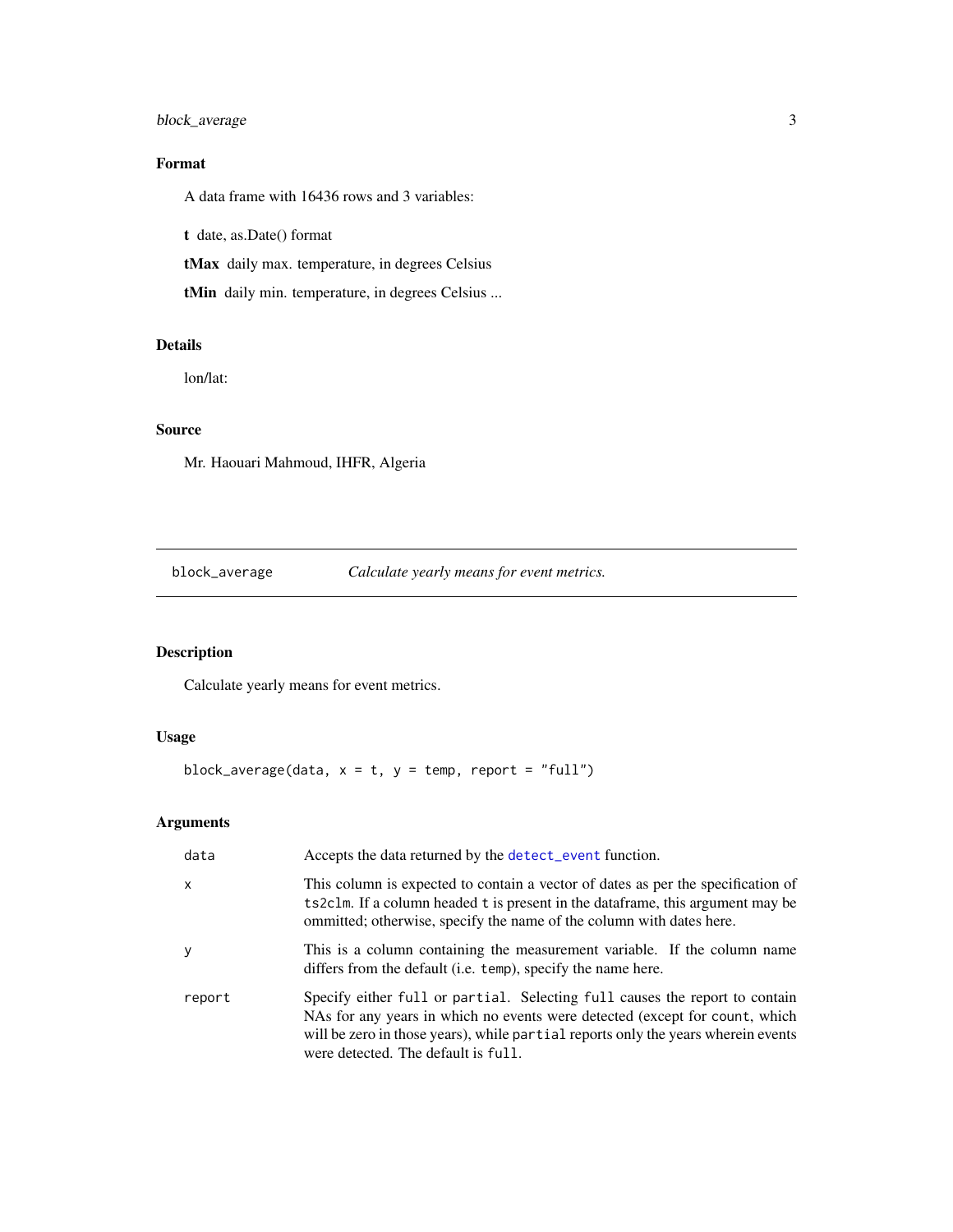# Details

This function needs to be provided with the full output from the detect\_event or exceedance functions. Note that the yearly averages are calculted only for complete years (i.e. years that start/end part-way through the year at the beginning or end of the original time series are removed from the calculations).

This function differs from the python implementation of the function of the same name (i.e., blockAverage, see <https://github.com/ecjoliver/marineHeatWaves>) in that we only provide the ability to calculate the average (or aggregate) event metrics in 'blocks' of one year, while the python version allows arbitrary (integer) block sizes.

Note that if this function is used on the output of exceedance, all of the metrics (see below) with relThresh in the name will be returned as NA values.

# Value

The function will return a data frame of the averaged (or aggregate) metrics. It includes the following:

| year                 | The year over which the metrics were averaged.                           |  |
|----------------------|--------------------------------------------------------------------------|--|
| count                | The number of events per year.                                           |  |
| duration             | The average duration of events per year [days].                          |  |
| duration_max         | The maximum duration of an event in each year [days].                    |  |
| intensity_mean       | The average event "mean intensity" in each year [deg. C].                |  |
| intensity_max        | The average event "maximum (peak) intensity" in each year [deg. C].      |  |
| intensity_max_max    |                                                                          |  |
|                      | The maximum event "maximum (peak) intensity" in each year [deg. C].      |  |
| intensity_var        | The average event "intensity variability" in each year [deg. C].         |  |
| intensity_cumulative |                                                                          |  |
|                      | The average event "cumulative intensity" in each year [deg. C x days].   |  |
| rate_onset           | Average event onset rate in each year [deg. C / days].                   |  |
| rate_decline         | Average event decline rate in each year [deg. C / days].                 |  |
| total_days           | Total number of events days in each year [days].                         |  |
| total_icum           | Total cumulative intensity over all events in each year [deg. C x days]. |  |

intensity\_max\_relThresh, intensity\_mean\_relThresh, intensity\_var\_relThresh, and intensity\_cumulative\_re are as above except relative to the threshold (e.g., 90th percentile) rather than the seasonal climatology.

intensity\_max\_abs, intensity\_mean\_abs, intensity\_var\_abs, and intensity\_cumulative\_abs are as above except as absolute magnitudes rather than relative to the seasonal climatology or threshold.

# Author(s)

Albertus J. Smit, Eric C. J. Oliver, Robert W. Schlegel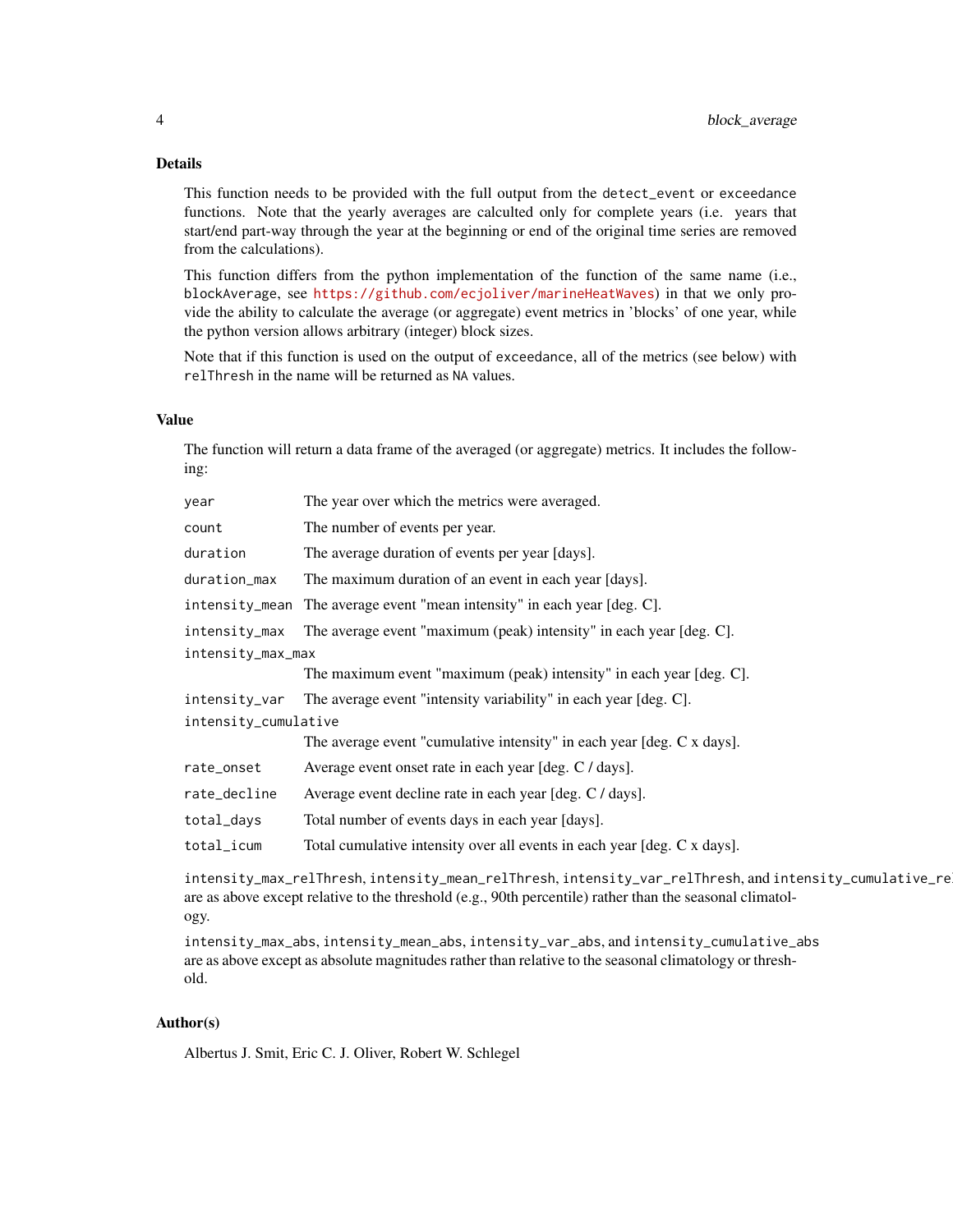#### <span id="page-4-0"></span>category 5

# References

Hobday, A.J. et al. (2016), A hierarchical approach to defining marine heatwaves, Progress in Oceanography, 141, pp. 227-238, doi: 10.1016/j.pocean.2015.12.014

#### Examples

```
ts <- ts2clm(sst_WA, climatologyPeriod = c("1983-01-01", "2012-12-31"))
res <- detect_event(ts)
out <- block_average(res)
summary(glm(count ~ year, out, family = "poisson"))
library(ggplot2)
ggplot(data = out, aes(x = year, y = count)) +geom_point(colour = "salmon") +
  geom_line() +
  labs(x = NULL, y = "Number of events")
```
<span id="page-4-1"></span>category *Calculate the categories of events.*

#### Description

Calculates the categories of MHWs or MCSs produced by [detect\\_event](#page-9-1) in accordance with the naming scheme proposed in Hobday et al. (2018).

## Usage

```
category(
 data,
 y = temp,S = TRUE,name = "Event",
  climatology = FALSE,
 MCScorrect = F,
  season = "range",
  roundVal = 4)
```
# Arguments

| data | The function receives the full (list) output from the detect_event function.                                                                                                                                     |
|------|------------------------------------------------------------------------------------------------------------------------------------------------------------------------------------------------------------------|
| ۷    | The column containing the measurement variable. If the column name differs<br>from the default (i.e. temp), specify the name here.                                                                               |
| S.   | This argument informs the function if the data were collected in the southern<br>hemisphere (TRUE, default) or the northern hemisphere (FALSE) so that it may<br>correctly output the season column (see below). |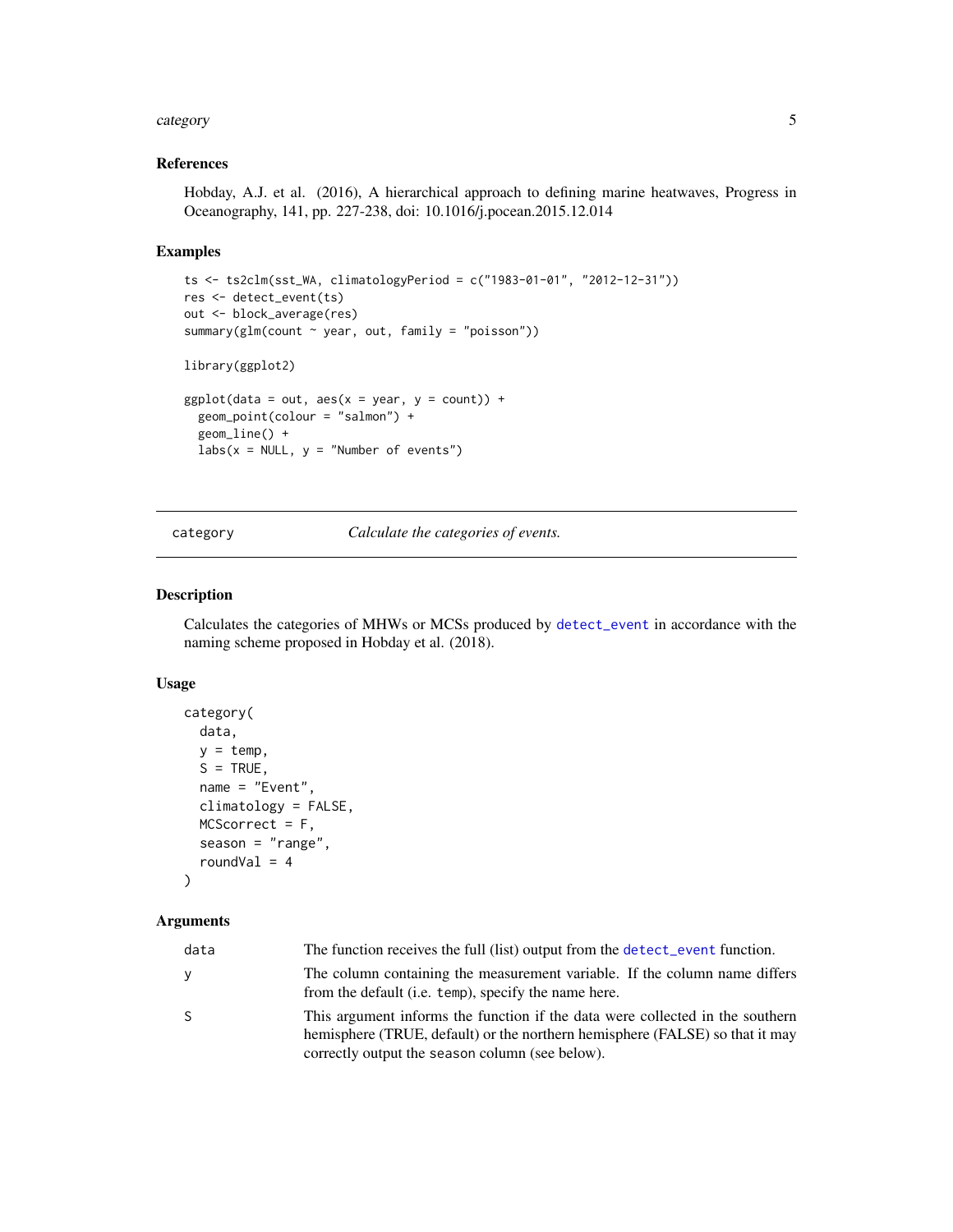<span id="page-5-0"></span>

| name        | If a character string (e.g. "Bohai Sea") is provided here it will be used to name<br>the events in the event_name column (see below) of the output. If no value is<br>provided the default output is "Event".                                                                                                                                                                                                                                                                                                                                                         |
|-------------|-----------------------------------------------------------------------------------------------------------------------------------------------------------------------------------------------------------------------------------------------------------------------------------------------------------------------------------------------------------------------------------------------------------------------------------------------------------------------------------------------------------------------------------------------------------------------|
| climatology | The default setting of FALSE will tell this function to output only the summary<br>(wide) results for the individual events as seen in Hobday et al. (2018). If set to<br>TRUE, this function will return a list of two dataframes, same as detect_event.<br>The first dataframe climatology, contains the same information as found in<br>detect_event, but with the addition of the daily intensity (anomaly above sea-<br>sonal doy threshold) and category values. The second dataframe, event, is the<br>summary results that this function produces by default. |
| MCScorrect  | When calculating marine cold-spells (MCSs) it may occur in some areas that the<br>bottom thresholds for the more intense categories will be below -1.8C, this is<br>physically impossible on Earth, so if one wants to correct the bottom thresholds<br>to not be able to exceed -1.8C, set this argument to TRUE (default is FALSE).                                                                                                                                                                                                                                 |
| season      | This argument allows the user to decide how the season(s) of occurrence for<br>the MHWs are labelled. The default setting of "range" will return the range of<br>seasons over which the MHW occurred, as seen in Hobday et al. (2018). One<br>may chose to rather have this function return only the season during the "start",<br>"peak", or "end" of the MHW by giving the corresponding character vector.                                                                                                                                                          |
| roundVal    | This argument allows the user to choose how many decimal places the outputs<br>will be rounded to. Default is 4. To prevent rounding set roundClm = FALSE.<br>This argument may only be given numeric values or FALSE.                                                                                                                                                                                                                                                                                                                                                |

#### Details

An explanation for the categories is as follows:

- 1. I Moderate-Events that have been detected, but with a maximum intensity that does not double the distance between the seasonal climatology and the threshold value.
- 2. II Strong-Events with a maximum intensity that doubles the distance from the seasonal climatology and the threshold, but do not triple it.
- 3. III Severe-Events that triple the aforementioned distance, but do not quadruple it.
- 4. IV Extreme-Events with a maximum intensity that is four times or greater than the aforementioned distance. Scary stuff...

#### Value

The function will return a tibble with results similar to those seen in Table 2 of Hobday et al. (2018). This provides the information necessary to appraise the extent of the events in the output of [detect\\_event](#page-9-1) based on the category ranking scale. The category thresholds are calculated based on the difference between the given seasonal climatology and threshold climatology. The four category levels are then the difference multiplied by the category level.

The definitions for the default output columns are as follows:

event\_no The number of the event as determined by [detect\\_event](#page-9-1) to allow for joining between the outputs.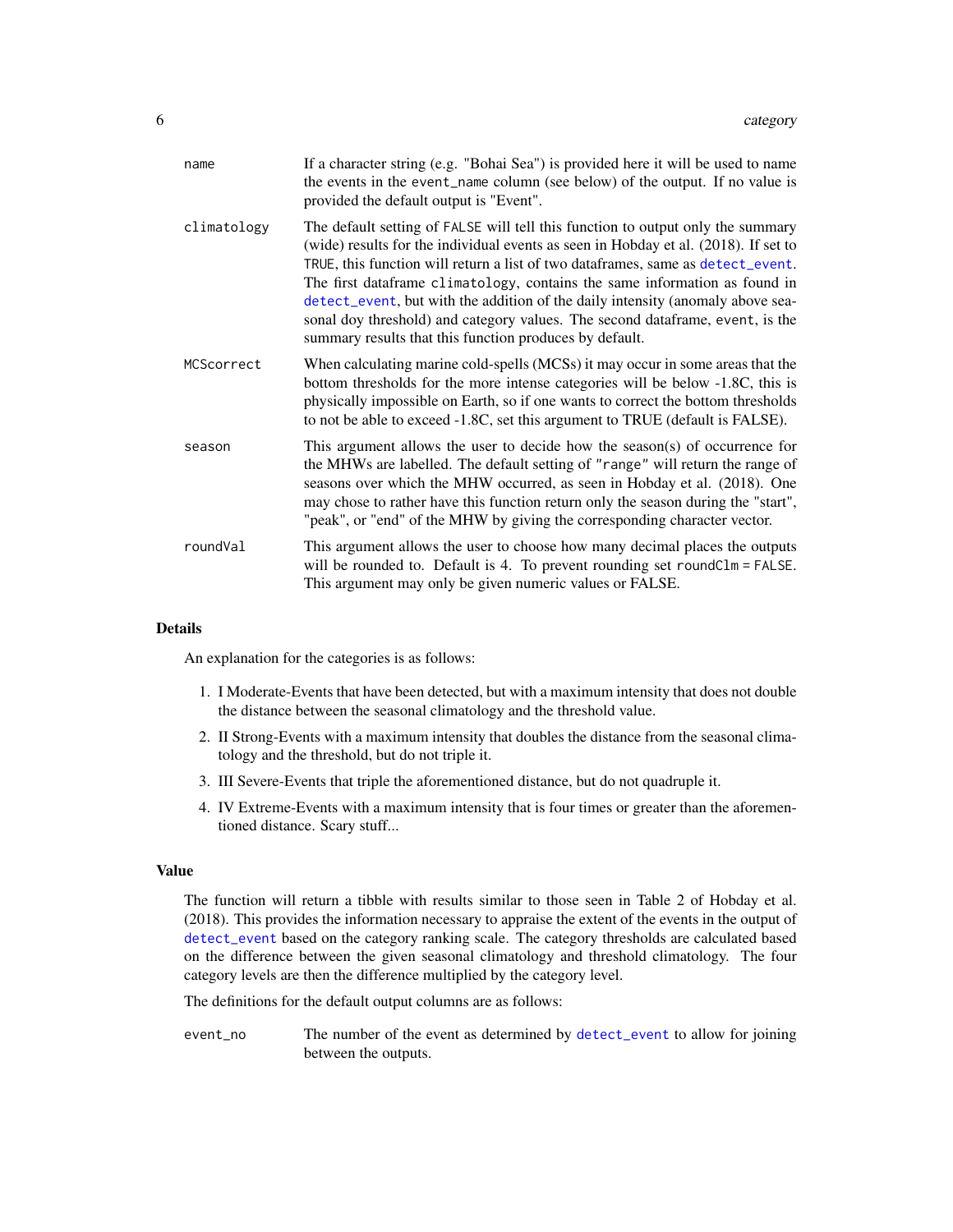#### <span id="page-6-0"></span>category 7 and 2008 and 2008 and 2008 and 2008 and 2008 and 2008 and 2008 and 2008 and 2008 and 2008 and 2008 and 2008 and 2008 and 2008 and 2008 and 2008 and 2008 and 2008 and 2008 and 2008 and 2008 and 2008 and 2008 and

| event_name | The name of the event. Generated from the name value provided and the year<br>of the peak_date (see following) of the event. If no name value is provided the<br>default "Event" is used. As proposed in Hobday et al. (2018), Moderate events<br>are not given a name so as to prevent multiple repeat names within the same<br>year. If two or more events ranked greater than Moderate are reported within the<br>same year, they will be differentiated with the addition of a trailing letter (e.g.<br>Event 2001a, Event 2001b). |
|------------|----------------------------------------------------------------------------------------------------------------------------------------------------------------------------------------------------------------------------------------------------------------------------------------------------------------------------------------------------------------------------------------------------------------------------------------------------------------------------------------------------------------------------------------|
| peak_date  | The date (day) on which the maximum intensity of the event was recorded.                                                                                                                                                                                                                                                                                                                                                                                                                                                               |
| category   | The maximum category threshold reached/exceeded by the event.                                                                                                                                                                                                                                                                                                                                                                                                                                                                          |
| i_max      | The maximum intensity of the event above the threshold value.                                                                                                                                                                                                                                                                                                                                                                                                                                                                          |
| duration   | The total duration (days) of the event. Note that this includes any possible days<br>when the measurement value y) may have dropped below the threshold value.<br>Therefore, the proportion of the event duration (days) spent above certain thresh-<br>olds may not add up to 100% (see following four items).                                                                                                                                                                                                                        |
| p_moderate | The proportion of the total duration (days) spent at or above the first threshold,<br>but below any further thresholds.                                                                                                                                                                                                                                                                                                                                                                                                                |
| p_strong   | The proportion of the total duration (days) spent at or above the second thresh-<br>old, but below any further thresholds.                                                                                                                                                                                                                                                                                                                                                                                                             |
| p_severe   | The proportion of the total duration (days) spent at or above the third threshold,<br>but below the fourth threshold.                                                                                                                                                                                                                                                                                                                                                                                                                  |
| p_extreme  | The proportion of the total duration (days) spent at or above the fourth and final<br>threshold.                                                                                                                                                                                                                                                                                                                                                                                                                                       |
| season     | The season(s) during which the event occurred. If the event occurred across two<br>seasons this will be displayed as e.g. "Winter/Spring". Across three seasons as<br>e.g. "Winter-Summer". Events lasting across four or more seasons are listed<br>as "Year-round". December (June) is used here as the start of Austral (Boreal)<br>summer. If "start", "peak", or "end" was given to the season argument then only<br>the one season during that chosen period will be given.                                                      |

If climatology = TRUE, this function will output a list of two dataframes. The first dataframe, climatology, will contain the following columns:

|           | The column containing the daily date values.                                |
|-----------|-----------------------------------------------------------------------------|
| event no  | The numeric event number label.                                             |
| intensity | The daily exceedance (default is degrees C) above the seasonal climatology. |
| category  | The category classification per day.                                        |

The second dataframe, event, contains the default output of this function, as detailed above.

# Author(s)

Robert W. Schlegel

# References

Hobday et al. (2018). Categorizing and Naming Marine Heatwaves. Oceanography 31(2).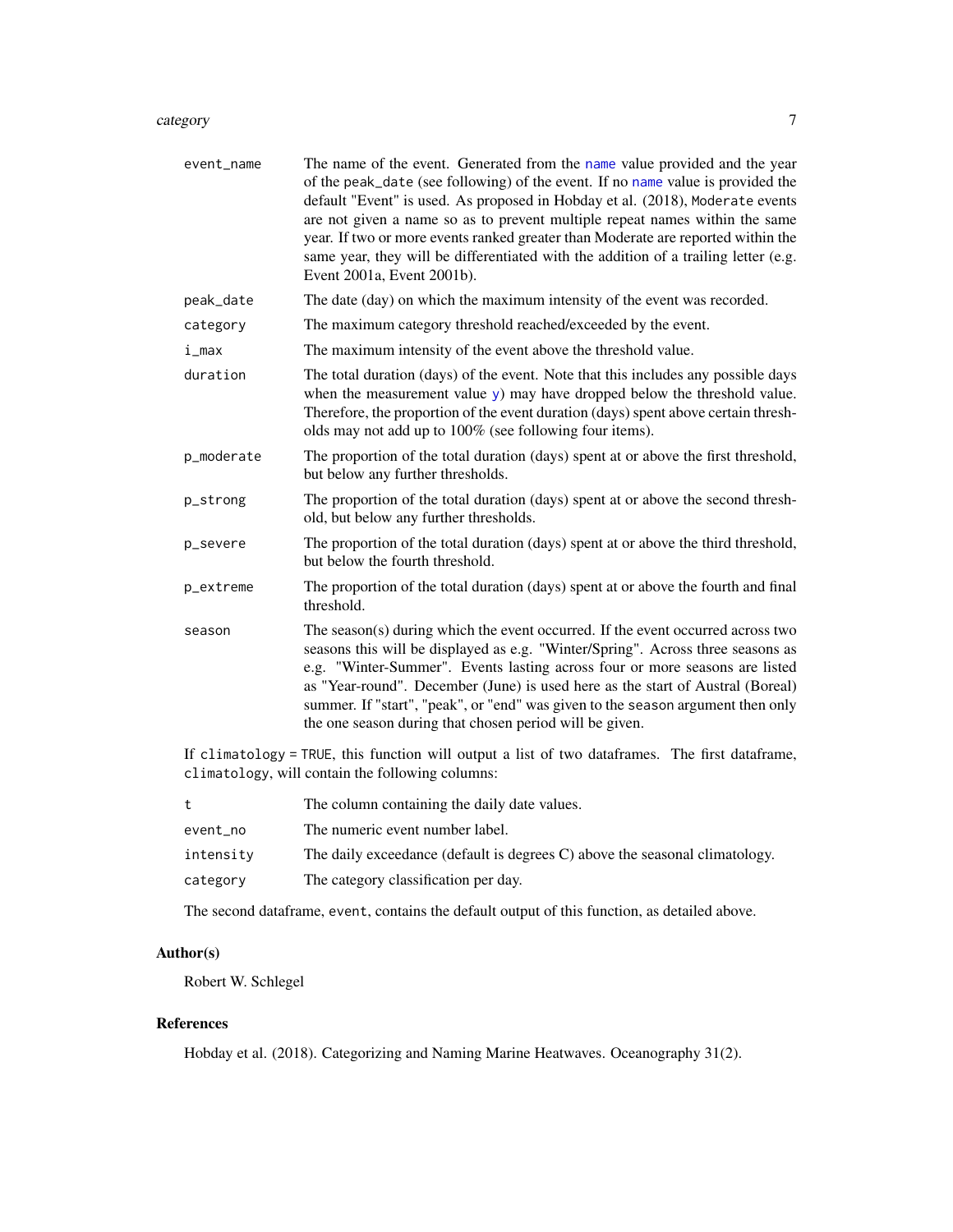#### Examples

```
res_WA <- detect_event(ts2clm(sst_WA,
                       climatologyPeriod = c("1983-01-01", "2012-12-31")))
# Note that the name argument expects a character vector
cat_WA <- category(res_WA, name = "WA")
tail(cat_WA)
# If the data were collected in the northern hemisphere
# we must let the function know this, as seen below
res_Med <- detect_event(ts2clm(sst_Med,
                        climatologyPeriod = c("1983-01-01", "2012-12-31")))
cat_Med <- category(res_Med, S = FALSE, name = "Med")
tail(cat_Med)
# One may also choose to have this function output the daily
# category classifications as well by setting: climatology = TRUE
cat_WA_daily <- category(res_WA, name = "WA", climatology = TRUE)
head(cat_WA_daily$climatology)
# Note that this will not return the complete time series, only the
# days during which events were detected.
# This was done to reduce the size of the output for those working
# with gridded data.
# Should one want a complete time series, the daily category results
# may simply be left_join() with the detect_event() results
cat_WA_ts <- dplyr::left_join(res_WA$climatology,
                              cat_WA_daily$climatology)
head(cat_WA_ts)
```
<span id="page-7-1"></span>clim\_calc *Calculate seasonal and threshold climatologies as well as the variance.*

#### Description

An internal function that helps to create the climatologies that are then output with [ts2clm](#page-31-1).

#### Usage

```
clim_calc(data, windowHalfWidth, pctile)
```
#### Arguments

data The data given to this function during the calculations performed by [ts2clm](#page-31-1).

windowHalfWidth

The width of the smoothing window to be applied. This width is doubled and centred around the point that the smoothing occurs. Default  $= 5$ , which makes an overall window size of 11.

<span id="page-7-0"></span>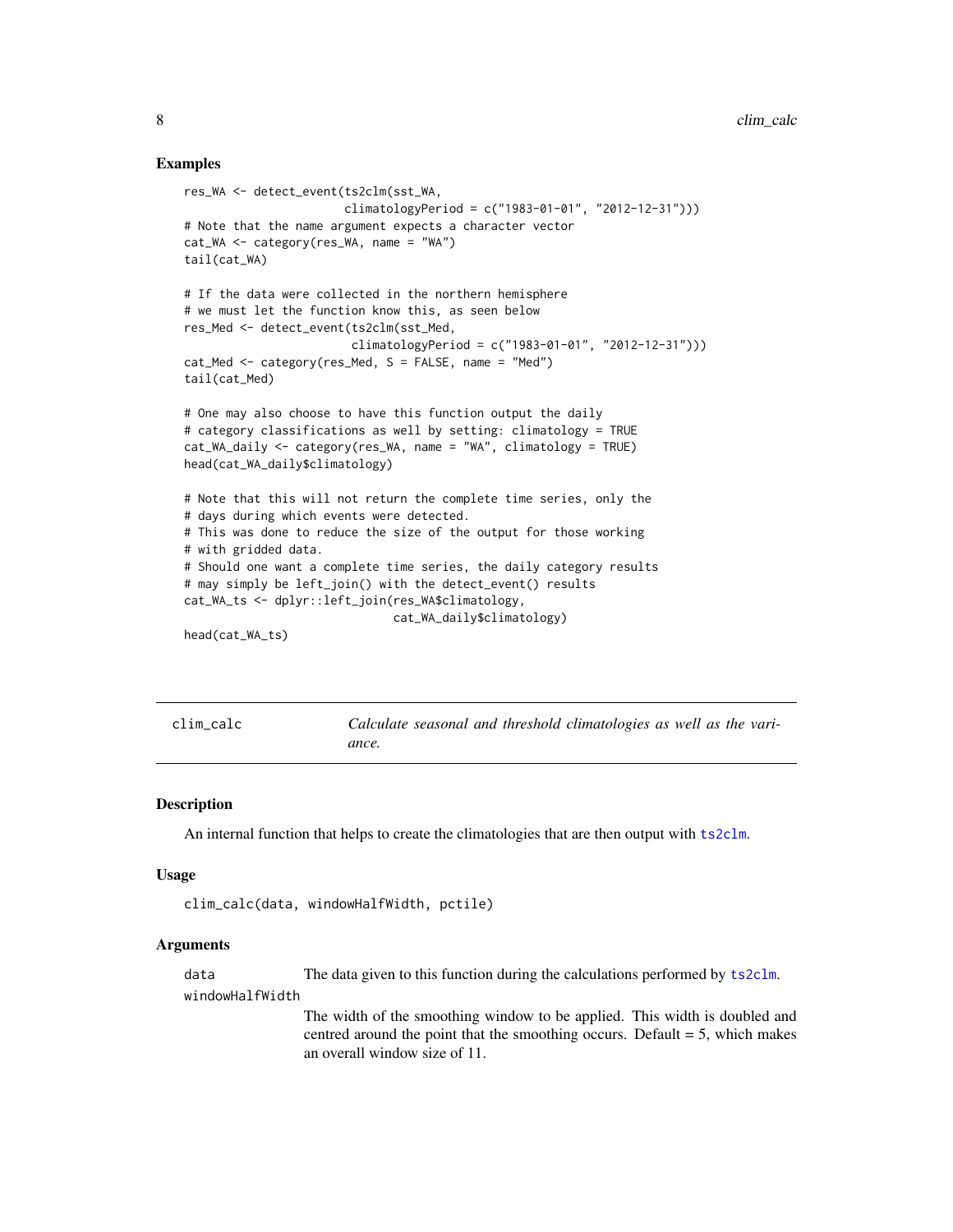# <span id="page-8-0"></span>clim\_spread 9

| pctile | Threshold percentile $(\%)$ for detection of events (MHWs). Default is 90th per- |
|--------|----------------------------------------------------------------------------------|
|        | centile.                                                                         |

#### Value

The function returns the calculated climatologies.

# Author(s)

Smit, A. J.

clim\_spread *Spead a time series wide to allow for a climatology to be calculated.*

# Description

An internal function that helps to create a wide time series that will then be used by [clim\\_calc](#page-7-1) within [ts2clm](#page-31-1) to produce a climatology as desired by the user.

# Usage

clim\_spread(data, clim\_start, clim\_end, windowHalfWidth)

#### Arguments

| data            | The data given to this function during the calculations performed by ts2clm.                                                                                                                   |
|-----------------|------------------------------------------------------------------------------------------------------------------------------------------------------------------------------------------------|
| clim_start      | The first day of the time series to use when spreading.                                                                                                                                        |
| $clim$ _end     | The last day of the time series to use when spreading.                                                                                                                                         |
| windowHalfWidth |                                                                                                                                                                                                |
|                 | The width of the smoothing window to be applied. This width is doubled and<br>centred around the point that the smoothing occurs. Default $= 5$ , which makes<br>an overall window size of 11. |

# Value

The function returns the data (a matrix) in a wide format.

# Author(s)

Smit, A. J.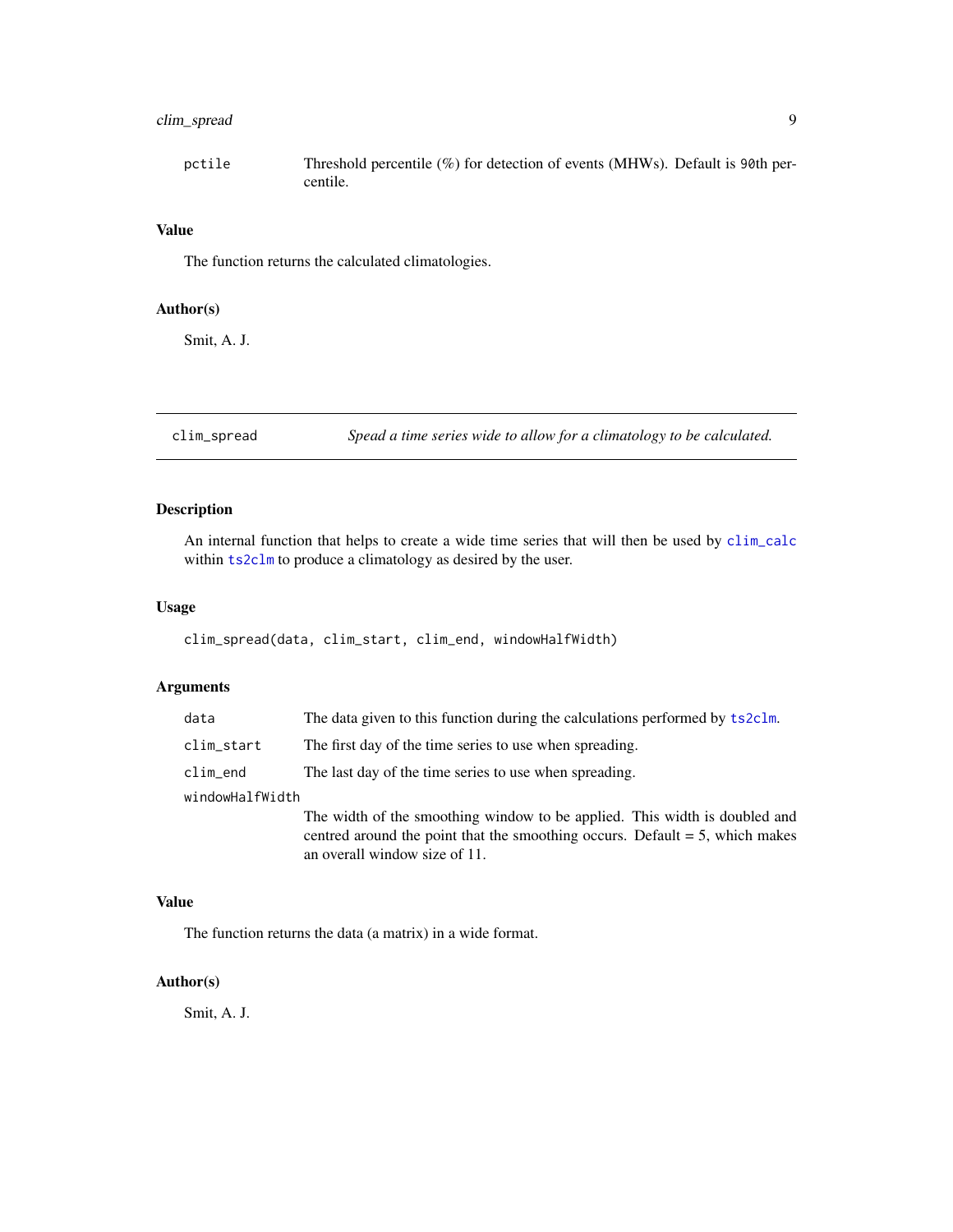<span id="page-9-1"></span><span id="page-9-0"></span>

# Description

Applies the Hobday et al. (2016) marine heat wave definition to an input time series of a given value (usually, but not necessarily limited to, temperature) along with a daily date vector and precalculated seasonal and threshold climatologies, which may either be created with [ts2clm](#page-31-1) or some other means.

#### Usage

```
detect_event(
  data,
  x = t,
  y = temp,seasClim = seas,
  threshClim = thresh,
  threshClim2 = NA,
  minDuration = 5,
  minDuration2 = minDuration,
  joinAcrossGaps = TRUE,
  maxGap = 2,
 maxGap2 = maxGap,coldSpells = FALSE,
  protoEvents = FALSE,
  categories = FALSE,
  roundRes = 4,
  ...
)
```
#### Arguments

data A data frame with at least four columns. In the default setting (i.e. omitting the arguments x, y, seas, and thresh; see immediately below), the data set is expected to have the headers t, temp, seas, and thresh. The t column is a vector of dates of class Date, temp is the measured variable (by default it is assumed to be temperature), seas is the seasonal cycle daily climatology (366 days), and thresh is the seasonal cycle daily threshold above which events may be detected. Data of the appropriate format are created by the function [ts2clm](#page-31-1), but your own data can be supplied if they meet the criteria specified by [ts2clm](#page-31-1). If the column names of data match those outlined here, the following four arguments may be ignored.

x This column is expected to contain a vector of dates as per the specification of [ts2clm](#page-31-1). If a column headed t is present in the dataframe, this argument may be omitted; otherwise, specify the name of the column with dates here.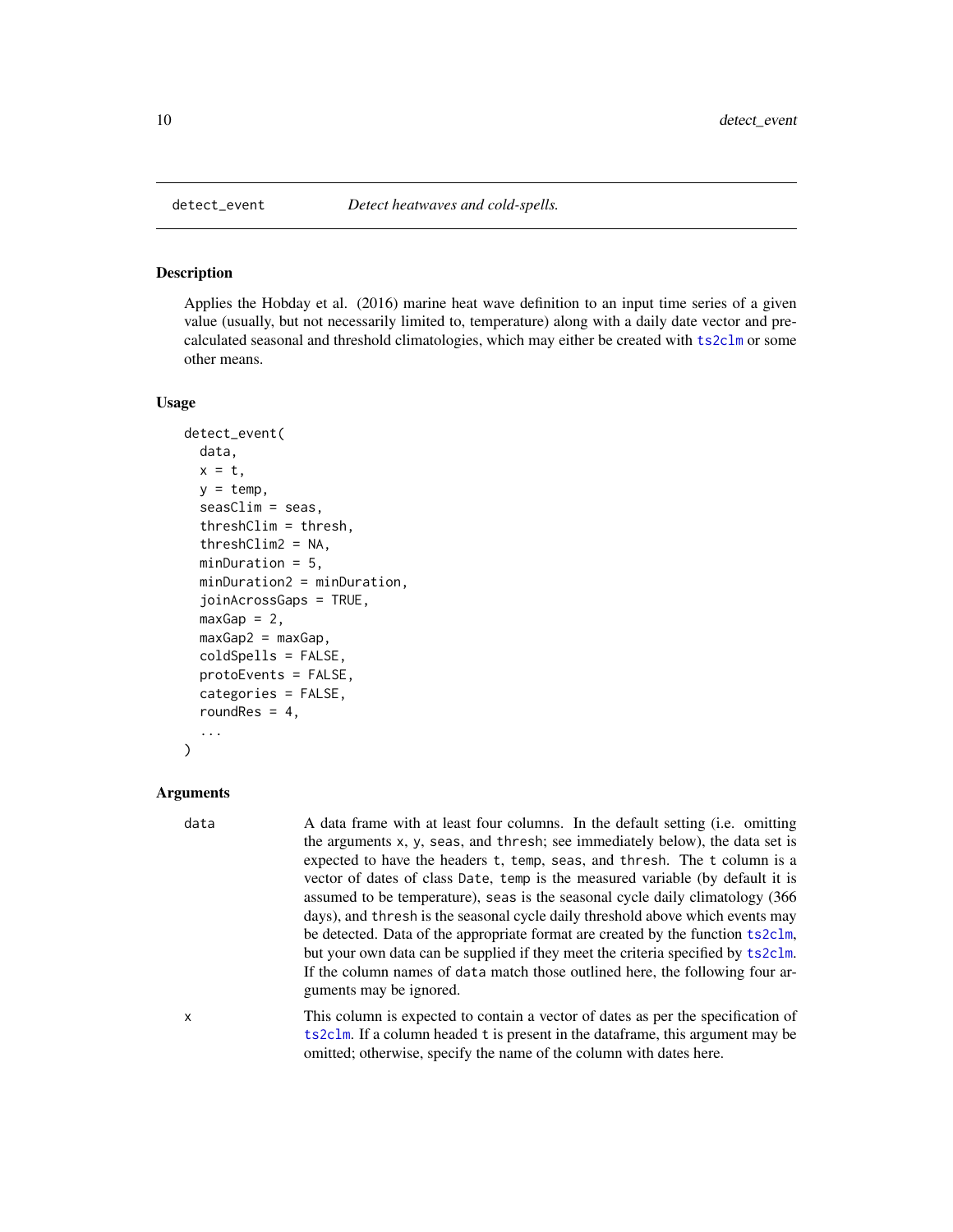<span id="page-10-0"></span>

| У              | This is a column containing the measurement variable. If the column name<br>differs from the default (i.e. temp), specify the name here.                                                                                                                                                                                                                                                                                                                                                                                                                                                               |
|----------------|--------------------------------------------------------------------------------------------------------------------------------------------------------------------------------------------------------------------------------------------------------------------------------------------------------------------------------------------------------------------------------------------------------------------------------------------------------------------------------------------------------------------------------------------------------------------------------------------------------|
| seasClim       | The dafault for this argument assumes that the seasonal climatology column is<br>called seas as this matches the output of ts2c1m. If the column name for the<br>seasonal climatology is different, provide that here.                                                                                                                                                                                                                                                                                                                                                                                 |
| threshClim     | The threshold climatology column should be called thresh. If it is not, provide<br>the name of the threshold column here.                                                                                                                                                                                                                                                                                                                                                                                                                                                                              |
| threshClim2    | If one wishes to provide a second climatology threshold filter for the more rigor-<br>ous detection of events, a vector or column containing logical values (i.e. TRUE<br>FALSE) should be provided here. By default this argument is ignored. It's pri-<br>mary purpose is to allow for the inclusion of tMin and tMax thresholds.                                                                                                                                                                                                                                                                    |
| minDuration    | The minimum duration for acceptance of detected events. The default is 5 days.                                                                                                                                                                                                                                                                                                                                                                                                                                                                                                                         |
| minDuration2   | The minimum duration for acceptance of events after filtering by threshClim<br>and threshClim. By default minDuration2 = minDuration and is ignored if<br>threshClim2 has not been specified.                                                                                                                                                                                                                                                                                                                                                                                                          |
| joinAcrossGaps | Boolean switch indicating whether to join events which occur before/after a<br>short gap as specified by maxGap. The default is TRUE.                                                                                                                                                                                                                                                                                                                                                                                                                                                                  |
| maxGap         | The maximum length of gap allowed for the joining of MHWs. The default is 2<br>days.                                                                                                                                                                                                                                                                                                                                                                                                                                                                                                                   |
| maxGap2        | The maximum gap length after applying both thresholds. By default maxGap2 =<br>maxGap and is ignored if threshClim2 has not been specified.                                                                                                                                                                                                                                                                                                                                                                                                                                                            |
| coldSpells     | Boolean specifying if the code should detect cold events instead of warm events.<br>The default is FALSE. Please note that the climatological thresholds for cold-<br>spells are considered to be the inverse of those for MHWs. For example, the<br>default setting for the detection of MHWs is pctile = 90, as seen in ts2clm.<br>Should one want to use detect_event for MCSs, this threshold would best be<br>generated in $ts2clm$ by setting pctile = 10 (see example below). Any value<br>may be used, but this is the setting used for the calculation of MCSs in Schlegel<br>et al. (2017a). |
| protoEvents    | Boolean specifying whether the full time series must be returned as a long ta-<br>ble, together with columns indicating whether or not the threshold criterion<br>(threshCriterion) and duration criterion (durationCriterion) have been<br>exceeded, a column showing if a heatwave is present (i.e. both threshCriterion<br>and durationCriterion TRUE), and a sequential number uniquely identifying<br>the detected event. In this case, the heatwave metrics will not be reported. The<br>default is FALSE.                                                                                       |
| categories     | Rather than using category as a separate step to determine the categories of the<br>detected MHWs, one may choose to set this argument to TRUE. One may pass<br>the same arguments used in the category function to this function to affect the<br>output. Note that the default behaviour of category is to return the event data<br>only. To return the same list structure that detect_event outputs by default,<br>use $climator = TRUE$ .                                                                                                                                                         |
| roundRes       | This argument allows the user to choose how many decimal places the MHW<br>metric outputs will be rounded to. Default is 4. To prevent rounding set roundRes<br>= FALSE. This argument may only be given numeric values or FALSE.                                                                                                                                                                                                                                                                                                                                                                      |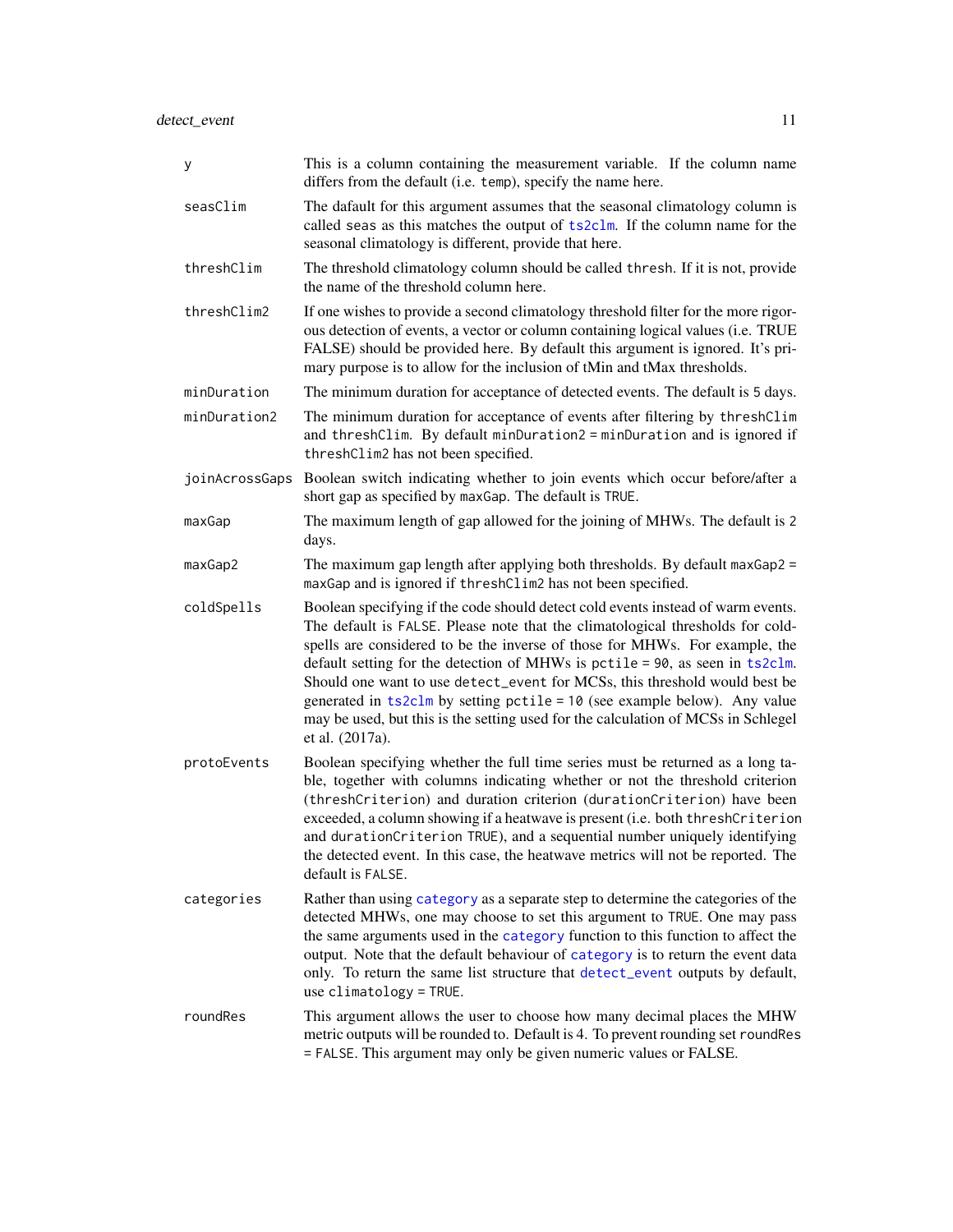<span id="page-11-0"></span>... Other arguments that will be passed internally to [category](#page-4-1) when categories = TRUE. See the documentation for [category](#page-4-1) for the list of possible arguments.

#### Details

- 1. This function assumes that the input time series consists of continuous daily values with few missing values. Time ranges which start and end part-way through the calendar year are supported. The accompanying function [ts2clm](#page-31-1) aids in the preparation of a time series that is suitable for use with detect\_event, although this may also be accomplished 'by hand' as long as the criteria are met as discussed in the documentation to [ts2clm](#page-31-1).
- 2. The calculation of onset and decline rates assumes that the events started a half-day before the start day and ended a half-day after the end-day. This is consistent with the duration definition as implemented, which assumes duration  $=$  end day - start day  $+1$ . An event that is already present at the beginning of a time series, or an event that is still present at the end of a time series, will report the rate of onset or the rate of decline as NA, as it is impossible to know what the temperature half a day before or after the start or end of the event is.
- 3. For the purposes of event detection, any missing temperature values not interpolated over (through optional maxPadLength in [ts2clm](#page-31-1)) will be set equal to the seasonal climatology. This means they will trigger the end/start of any adjacent temperature values which satisfy the event definition criteria.
- 4. If the code is used to detect cold events (coldSpells = TRUE), then it works just as for heat waves except that events are detected as deviations below the (100 - pctile)th percentile (e.g., the 10th instead of 90th) for at least 5 days. Intensities are reported as negative values and represent the temperature anomaly below climatology.

The original Python algorithm was written by Eric Oliver, Institute for Marine and Antarctic Studies, University of Tasmania, Feb 2015, and is documented by Hobday et al. (2016). The marine cold spell option was implemented in version 0.13 (21 Nov 2015) of the Python module as a result of our preparation of Schlegel et al. (2017), wherein the cold events receive a brief overview.

#### Value

The function will return a list of two tibbles (see the tidyverse), climatology and event, which are, surprisingly, the climatology and event results, respectively. The climatology contains the full time series of daily temperatures, as well as the the seasonal climatology, the threshold and various aspects of the events that were detected. The software was designed for detecting extreme thermal events, and the units specified below reflect that intended purpose. However, various other kinds of extreme events may be detected according to the specifications, and if that is the case, the appropriate units need to be determined by the user.

The climatology results will contain the same column produced by [ts2clm](#page-31-1) as well as the following:

threshCriterion

Boolean indicating if temp exceeds thresh.

#### durationCriterion

Boolean indicating whether periods of consecutive threshCriterion are >= min\_duration.

event Boolean indicating if all criteria that define an extreme event are met.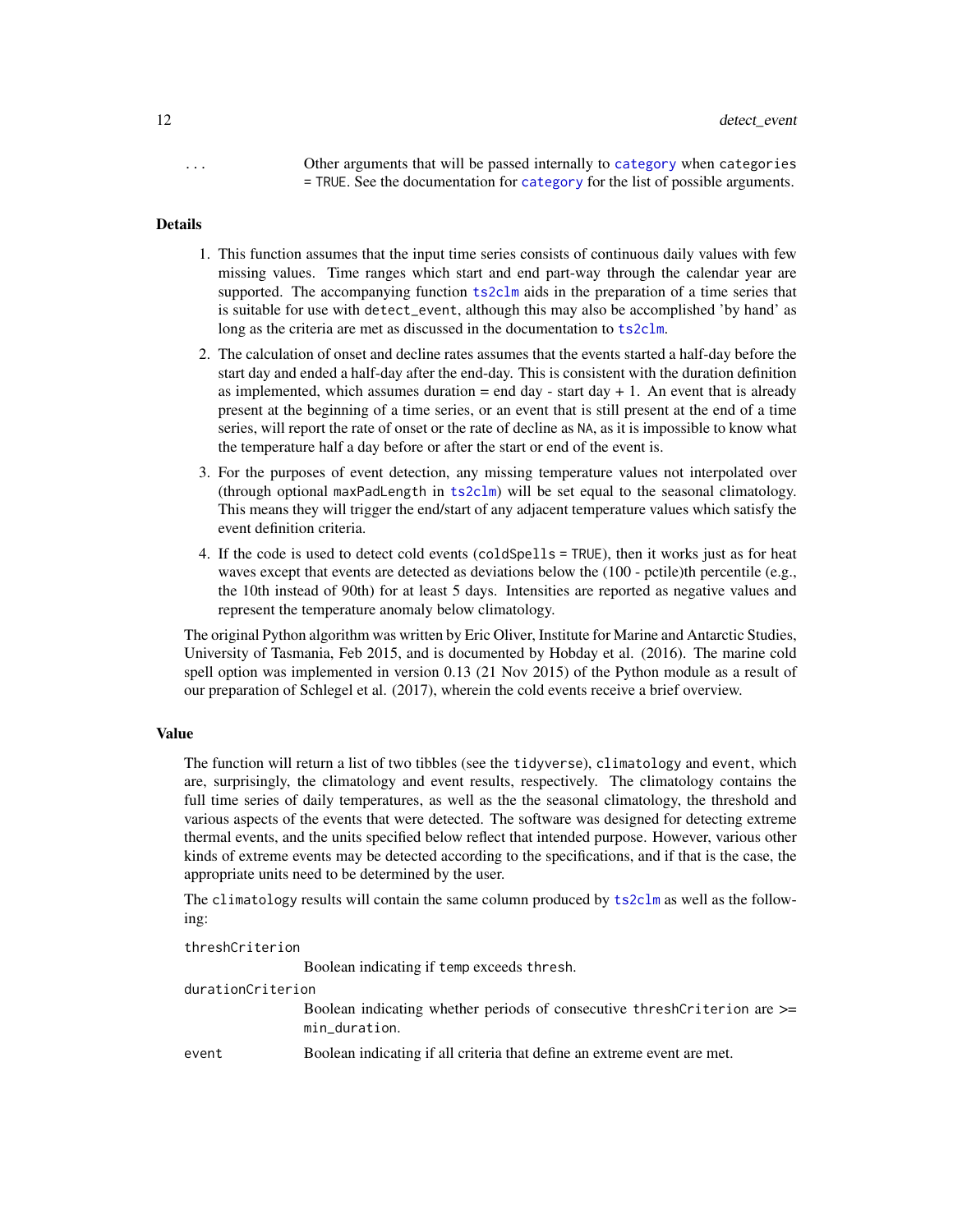<span id="page-12-0"></span>

| event_no             | A sequential number indicating the ID and order of occurrence of the events.                                                                                                                                                                                                                                                                                                                                                                                                                                                                            |
|----------------------|---------------------------------------------------------------------------------------------------------------------------------------------------------------------------------------------------------------------------------------------------------------------------------------------------------------------------------------------------------------------------------------------------------------------------------------------------------------------------------------------------------------------------------------------------------|
| intensity            | The difference between temp (or whichever column is provided for y) and seas.<br>Only added if categories = TRUE and climatology = TRUE.                                                                                                                                                                                                                                                                                                                                                                                                                |
| category             | The category classification per day. Only added if categories = TRUE and<br>$climator = TRUE.$                                                                                                                                                                                                                                                                                                                                                                                                                                                          |
|                      | The event results are summarised using a range of event metrics:                                                                                                                                                                                                                                                                                                                                                                                                                                                                                        |
| event_no             | A sequential number indicating the ID and order of the events.                                                                                                                                                                                                                                                                                                                                                                                                                                                                                          |
| index_start          | Start index of event.                                                                                                                                                                                                                                                                                                                                                                                                                                                                                                                                   |
| index_end            | End index of event.                                                                                                                                                                                                                                                                                                                                                                                                                                                                                                                                     |
| duration             | Duration of event [days].                                                                                                                                                                                                                                                                                                                                                                                                                                                                                                                               |
| date_start           | Start date of event [date].                                                                                                                                                                                                                                                                                                                                                                                                                                                                                                                             |
| date_end             | End date of event [date].                                                                                                                                                                                                                                                                                                                                                                                                                                                                                                                               |
| date_peak            | Date of event peak [date].                                                                                                                                                                                                                                                                                                                                                                                                                                                                                                                              |
|                      | intensity_mean Mean intensity [deg. C].                                                                                                                                                                                                                                                                                                                                                                                                                                                                                                                 |
| intensity_max        | Maximum (peak) intensity [deg. C].                                                                                                                                                                                                                                                                                                                                                                                                                                                                                                                      |
| intensity_var        | Intensity variability (standard deviation) [deg. C].                                                                                                                                                                                                                                                                                                                                                                                                                                                                                                    |
| intensity_cumulative |                                                                                                                                                                                                                                                                                                                                                                                                                                                                                                                                                         |
|                      | Cumulative intensity [deg. C x days].                                                                                                                                                                                                                                                                                                                                                                                                                                                                                                                   |
| rate_onset           | Onset rate of event [deg. C / day].                                                                                                                                                                                                                                                                                                                                                                                                                                                                                                                     |
| rate_decline         | Decline rate of event [deg. C / day].                                                                                                                                                                                                                                                                                                                                                                                                                                                                                                                   |
| event_name           | The name of the event. Generated from the name value provided and the year<br>of the date_peak of the event. If no name value is provided the default "Event"<br>is used. As proposed in Hobday et al. (2018), Moderate events are not given<br>a name so as to prevent multiple repeat names within the same year. If two<br>or more events ranked greater than Moderate are reported within the same year,<br>they will be differentiated with the addition of a trailing letter (e.g. Event 2001a,<br>Event 2001b). Only added if categories = TRUE. |
| category             | The maximum category threshold reached/exceeded by the event. Only added if<br>$categorical = TRUE.$                                                                                                                                                                                                                                                                                                                                                                                                                                                    |
| p_moderate           | The proportion of the total duration (days) spent at or above the first threshold,<br>but below any further thresholds. Only added if categories = TRUE.                                                                                                                                                                                                                                                                                                                                                                                                |
| p_strong             | The proportion of the total duration (days) spent at or above the second thresh-<br>old, but below any further thresholds. Only added if categories = TRUE.                                                                                                                                                                                                                                                                                                                                                                                             |
| p_severe             | The proportion of the total duration (days) spent at or above the third threshold,<br>but below the fourth threshold. Only added if categories = TRUE.                                                                                                                                                                                                                                                                                                                                                                                                  |
| p_extreme            | The proportion of the total duration (days) spent at or above the fourth and final<br>threshold. Only added if categories = TRUE.                                                                                                                                                                                                                                                                                                                                                                                                                       |
| season               | The season(s) during which the event occurred. If the event occurred across two<br>seasons this will be displayed as e.g. "Winter/Spring". Across three seasons as<br>e.g. "Winter-Summer". Events lasting across four or more seasons are listed<br>as "Year-round". December (June) is used here as the start of Austral (Boreal)                                                                                                                                                                                                                     |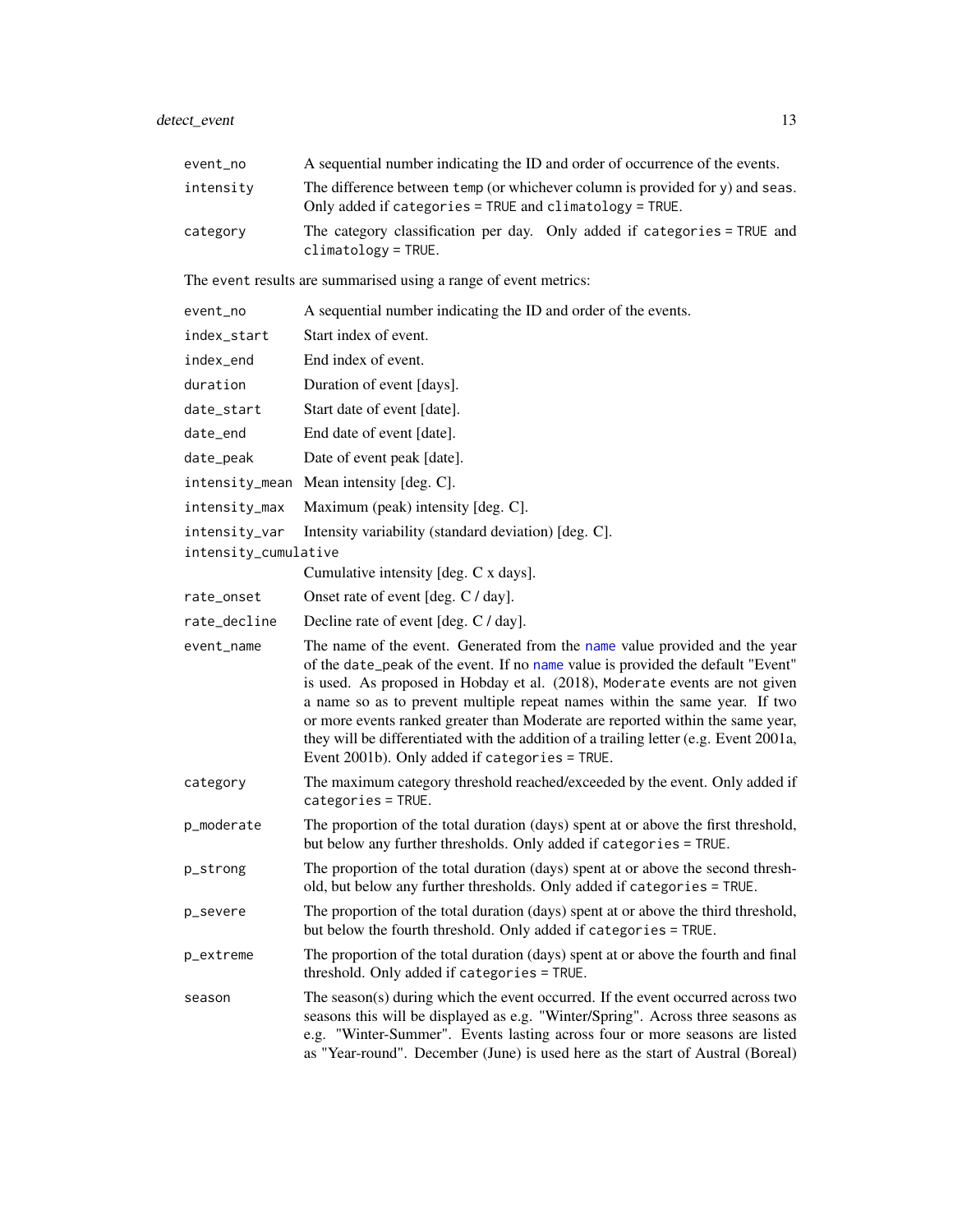summer. If "start", "peak", or "end" was given to the season argument then only the one season during that chosen period will be given. Only added if categories = TRUE.

intensity\_max\_relThresh, intensity\_mean\_relThresh, intensity\_var\_relThresh, and intensity\_cumulative\_re are as above except relative to the threshold (e.g., 90th percentile) rather than the seasonal climatology.

intensity\_max\_abs, intensity\_mean\_abs, intensity\_var\_abs, and intensity\_cumulative\_abs are as above except as absolute magnitudes rather than relative to the seasonal climatology or threshold.

Note that rate\_onset and rate\_decline will return NA when the event begins/ends on the first/last day of the time series. This may be particularly evident when the function is applied to large gridded data sets. Although the other metrics do not contain any errors and provide sensible values, please take this into account in its interpretation.

#### Author(s)

Albertus J. Smit, Robert W. Schlegel, Eric C. J. Oliver

# References

Hobday, A.J. et al. (2016). A hierarchical approach to defining marine heatwaves, Progress in Oceanography, 141, pp. 227-238, doi:10.1016/j.pocean.2015.12.014

Schlegel, R. W., Oliver, C. J., Wernberg, T. W., Smit, A. J. (2017). Nearshore and offshore cooccurrences of marine heatwaves and cold-spells. Progress in Oceanography, 151, pp. 189-205, doi:10.1016/j.pocean.2017.01.004

#### Examples

```
res_clim <- ts2clm(sst_WA, climatologyPeriod = c("1983-01-01", "2012-12-31"))
out <- detect_event(res_clim)
# show a portion of the climatology:
out$climatology[1:10, ]
# show some of the heat waves:
out$event[1:5, 1:10]
# Or if one wants to calculate MCSs
res_clim <- ts2clm(sst_WA, climatologyPeriod = c("1983-01-01", "2012-12-31"),
                  pctile = 10)
out <- detect_event(res_clim, coldSpells = TRUE)
# show a portion of the climatology:
out$climatology[1:10, ]
# show some of the cold-spells:
out$event[1:5, 1:10]
# It is also possible to calculate the categories of events directly
# See the \code{\link{category}} documentation for more functionality
```

```
res_clim <- ts2clm(sst_WA, climatologyPeriod = c("1983-01-01", "2012-12-31"))
out_event <- detect_event(res_clim, categories = TRUE)
out_list <- detect_event(res_clim, categories = TRUE, climatology = TRUE)
```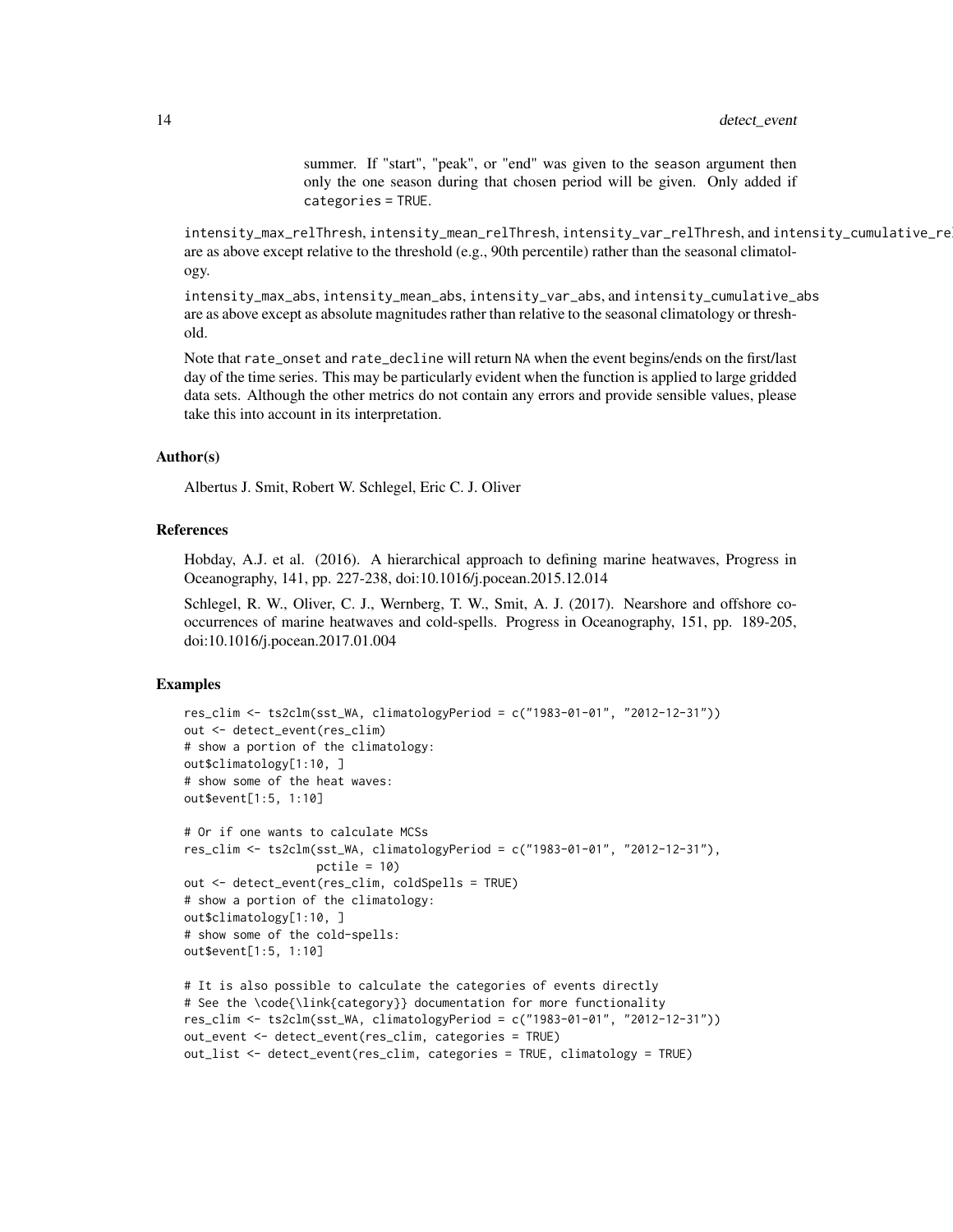<span id="page-14-0"></span># It is also possible to give two separate sets of threshold criteria

```
# To use a second static threshold we first use the exceedance function
thresh_19 <- exceedance(sst_Med, threshold = 19, minDuration = 10, maxGap = 0)$threshold
# Then we use that output when detecting our events
events_19 <- detect_event(ts2clm(sst_Med, climatologyPeriod = c("1982-01-01", "2011-12-31")),
                     threshClim2 = thresh_19$exceedance, minDuration2 = 10, maxGap2 = 0)
# If we want to use two different percentile thresholds we use detect_event
thresh_95 <- detect_event(ts2clm(sst_Med, pctile = 95,
                                 climatologyPeriod = c("1982-01-01", "2011-12-31")),
                          minDuration = 2, maxGap = 0)$climatology
# Then we use that output when detecting our events
events_95 <- detect_event(ts2clm(sst_Med, climatologyPeriod = c("1982-01-01", "2011-12-31")),
                          threshClim2 = thresh_95$event, minDuration2 = 2, maxGap2 = 0)
```
<span id="page-14-1"></span>event\_line *Create a line plot of heatwaves or cold-spells.*

#### Description

Creates a graph of warm or cold events as per the second row of Figure 3 in Hobday et al. (2016).

#### Usage

```
event_line(
  data,
  x = t,
 y = temp,
 min_duration = 5,
  spread = 150,
 metric = "intensity_cumulative",
  start_date = NULL,
  end_date = NULL,
  category = FALSE,
  x_axis_title = NULL,
  x_axis_text_angle = NULL,
 y_axis_title = NULL,
 y_axis_range = NULL
```
# )

#### Arguments

data The function receives the full (list) output from the [detect\\_event](#page-9-1) function.

x This column is expected to contain a vector of dates as per the specification of make\_whole. If a column headed t is present in the dataframe, this argument may be ommitted; otherwise, specify the name of the column with dates here.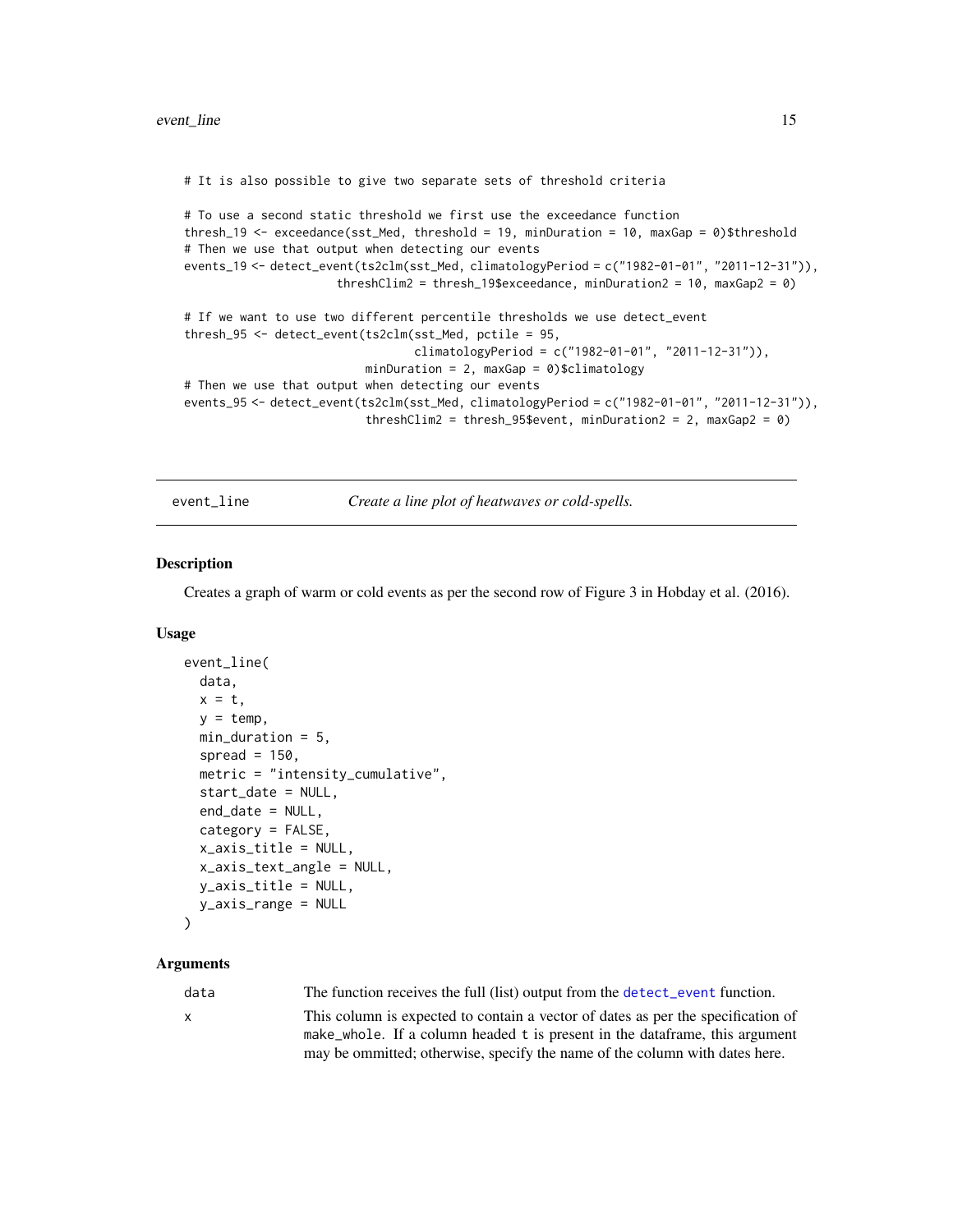<span id="page-15-0"></span>

| У                 | This is a column containing the measurement variable. If the column name<br>differs from the default (i.e. temp), specify the name here.                                                                                                                                                                                                                                                                                                                                                                                                                                                                                          |
|-------------------|-----------------------------------------------------------------------------------------------------------------------------------------------------------------------------------------------------------------------------------------------------------------------------------------------------------------------------------------------------------------------------------------------------------------------------------------------------------------------------------------------------------------------------------------------------------------------------------------------------------------------------------|
| min_duration      | The minimum duration (days) the event must be for it to qualify as a heatwave<br>or cold-spell.                                                                                                                                                                                                                                                                                                                                                                                                                                                                                                                                   |
| spread            | The number of days leading and trailing the largest event (as per metric) de-<br>tected within the time period specified by start_date and end_date. The de-<br>fault is 150 days.                                                                                                                                                                                                                                                                                                                                                                                                                                                |
| metric            | This tells the function how to choose the event that should be highlighted as the<br>'greatest' of the events in the chosen period. One may choose from the following<br>options: intensity_mean, intensity_max, intensity_var, intensity_cumulative,<br>intensity_mean_relThresh, intensity_max_relThresh, intensity_var_relThresh,<br>intensity_cumulative_relThresh, intensity_mean_abs, intensity_max_abs,<br>intensity_var_abs, intensity_cumulative_abs, rate_onset, rate_decline.<br>Partial name matching is currently not supported so please specify the metric<br>name precisely. The default is intensity_cumulative. |
| start_date        | The start date of a period of time within which the largest event (as per metric)<br>is retrieved and plotted. This may not necessarily correspond to the biggest event<br>of the specified metric within the entire time series. To plot the largest event<br>within the whole time series, make sure start_date and end_date straddle<br>this event, or simply leave them both as NULL (default) and event_line will<br>use the entire time series date range.                                                                                                                                                                  |
| end_date          | The end date of a period of time within which the largest event (as per metric)<br>is retrieved and plotted. See start_date for additional information.                                                                                                                                                                                                                                                                                                                                                                                                                                                                           |
| category          | A boolean choice of TRUE or FALSE. If set to FALSE (default) event_line()<br>will produce a figure as per the second row of Figure 3 in Hobday et al. (2016).<br>If set to TRUE a figure showing the different categories of the MHWs in the<br>chosen period, highlighted as seen in Figure 3 of Hobday et al. (in review),<br>will be produced. If category = TRUE, metric will be ignored as a different<br>colouring scheme is used.                                                                                                                                                                                          |
| x_axis_title      | If one would like to add a title for the x-axis it may be provided here.                                                                                                                                                                                                                                                                                                                                                                                                                                                                                                                                                          |
| x_axis_text_angle |                                                                                                                                                                                                                                                                                                                                                                                                                                                                                                                                                                                                                                   |
|                   | If one would like to change the angle of the x-axis text, provide the angle here<br>as a single numeric value.                                                                                                                                                                                                                                                                                                                                                                                                                                                                                                                    |
| y_axis_title      | Provide text here if one would like a title for the y-axis other than "Temperature"<br>°C" (default)                                                                                                                                                                                                                                                                                                                                                                                                                                                                                                                              |
| y_axis_range      | If one would like to control the y-axis range, provide the desired limits here as<br>two numeric values (e.g. $c(20, 30)$ ).                                                                                                                                                                                                                                                                                                                                                                                                                                                                                                      |

# Value

The function will return a line plot indicating the climatology, threshold and temperature, with the hot or cold events that meet the specifications of Hobday et al. (2016) shaded in as appropriate. The plotting of hot or cold events depends on which option is specified in [detect\\_event](#page-9-1). The top event detect during the selected time period will be visible in a brighter colour. This function differs in use from [geom\\_flame](#page-19-1) in that it creates a stand alone figure. The benefit of this being that one must not have any prior knowledge of ggplot2 to create the figure.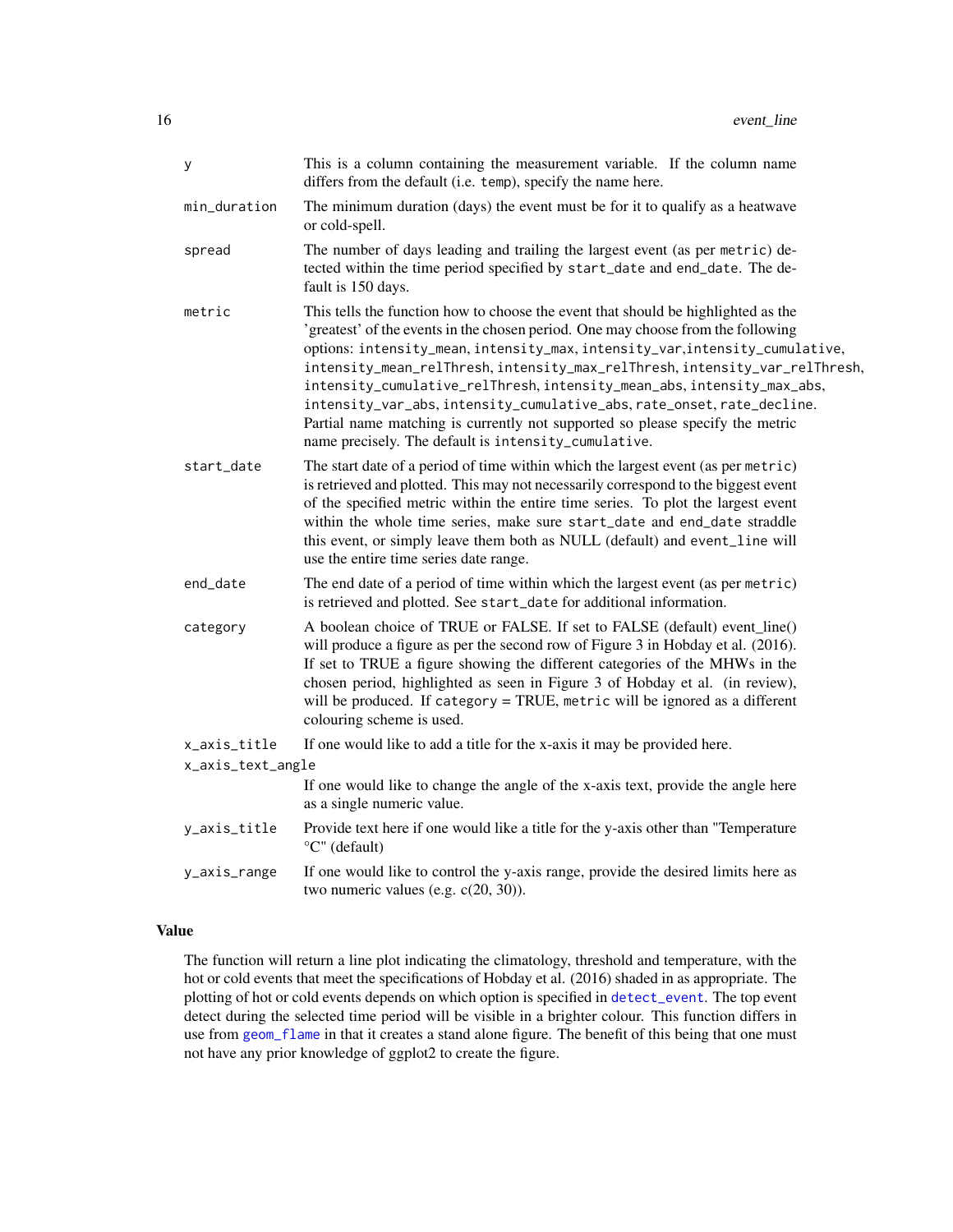#### <span id="page-16-0"></span>exceedance and the second state of the second state of the second state of the second state of the second state of the second state of the second state of the second state of the second state of the second state of the sec

#### Author(s)

Robert W. Schlegel

#### References

Hobday, A.J. et al. (2016), A hierarchical approach to defining marine heatwaves, Progress in Oceanography, 141, pp. 227-238, doi: 10.1016/j.pocean.2015.12.014

#### Examples

```
ts <- ts2clm(sst_WA, climatologyPeriod = c("1983-01-01", "2012-12-31"))
res <- detect_event(ts)
event_line(res, spread = 100, metric = "intensity_cumulative",
start_date = "2010-12-01", end_date = "2011-06-30")
event_line(res, spread = 100, start_date = "2010-12-01",
end_date = "2011-06-30", category = TRUE)
```
exceedance *Detect consecutive days in exceedance of a given threshold.*

#### Description

Detect consecutive days in exceedance of a given threshold.

#### Usage

```
exceedance(
  data,
  x = t,
  y = temp,threshold,
  below = FALSE,
  minDuration = 5,
  joinAcrossGaps = TRUE,
  maxGap = 2,
  maxPadLength = FALSE
\lambda
```
#### Arguments

data A data frame with at least the two following columns: a t column which is a vector of dates of class Date, and a temp column, which is the temperature on those given dates. If columns are named differently, their names can be supplied as x and y (see below). The function will not accurately detect consecutive days of temperatures in exceedance of the threshold if missing days of data are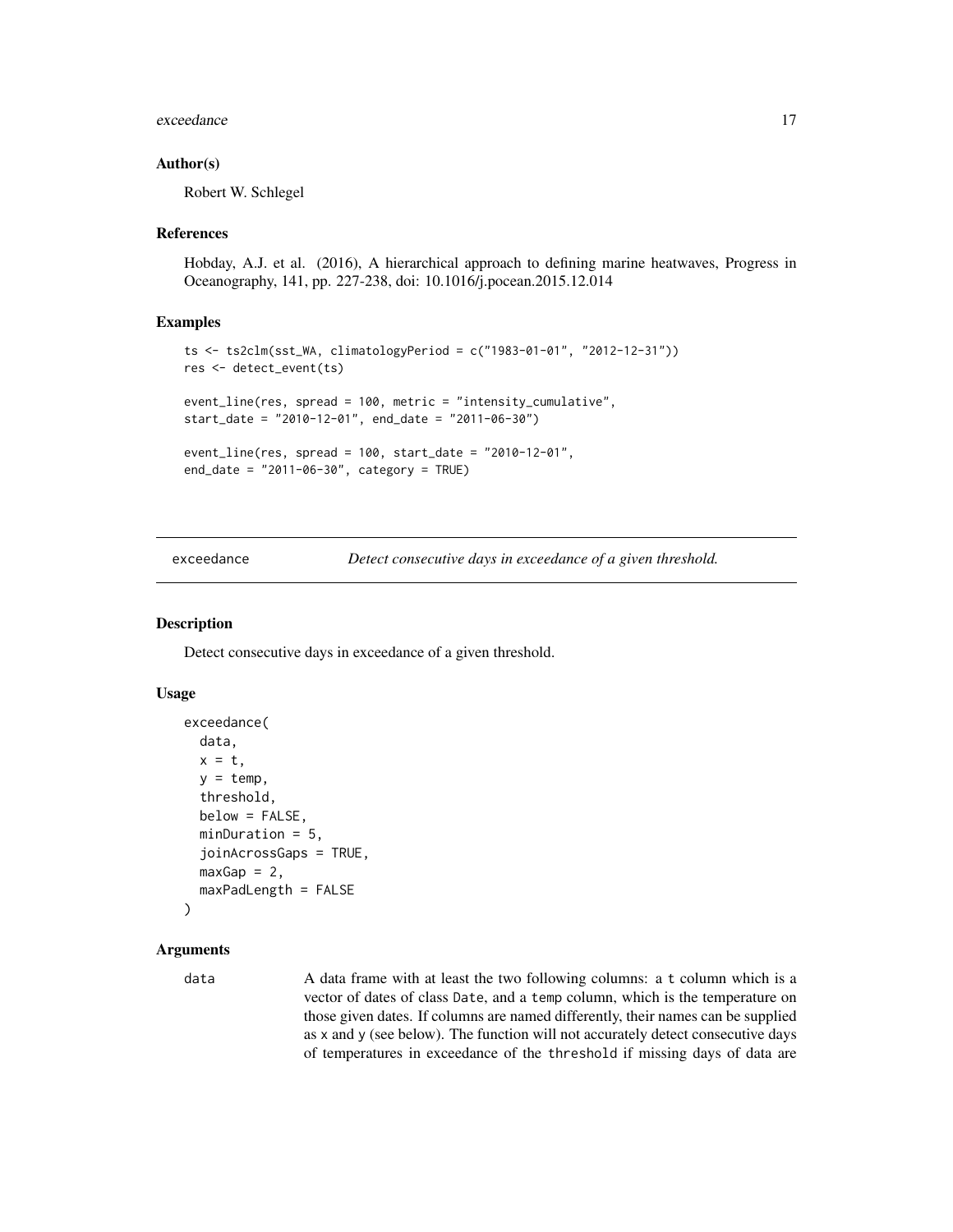<span id="page-17-0"></span>

|                | not filled in with NA. Data of the appropriate format are created by the function<br>make_whole, but your own data may be used directly if they meet the given<br>criteria.                                                                                                                |
|----------------|--------------------------------------------------------------------------------------------------------------------------------------------------------------------------------------------------------------------------------------------------------------------------------------------|
| X              | This column is expected to contain a vector of dates as per the specification of<br>make_whole. If a column headed t is present in the dataframe, this argument<br>may be omitted; otherwise, specify the name of the column with dates here.                                              |
| y              | This is a column containing the measurement variable. If the column name<br>differs from the default (i.e. temp), specify the name here.                                                                                                                                                   |
| threshold      | The static threshold used to determine how many consecutive days are in ex-<br>ceedance of the temperature of interest.                                                                                                                                                                    |
| below          | Default is FALSE. When set to TRUE, consecutive days of temperature below<br>the threshold variable are calculated. When set to FALSE, consecutive days<br>above the threshold variable are calculated.                                                                                    |
| minDuration    | Minimum duration that temperatures must be in exceedance of the threshold<br>variable. The default is 5 days.                                                                                                                                                                              |
| joinAcrossGaps | A TRUE/FALSE statement that indicates whether or not to join consecutive days<br>of temperatures in exceedance of the threshold across a small gap between<br>groups before/after a short gap as specified by maxGap. The default is TRUE.                                                 |
| maxGap         | The maximum length of the gap across which to connect consecutive days in<br>exceedance of the threshold when joinAcrossGaps = TRUE.                                                                                                                                                       |
| maxPadLength   | Specifies the maximum length of days over which to interpolate (pad) missing<br>data (specified as NA) in the input temperature time series; i.e., any consecutive<br>blocks of NAs with length greater than maxPadLength will be left as NA. Set as<br>an integer. The default is 3 days. |

#### Details

- 1. This function assumes that the input time series consists of continuous daily temperatures, with few missing values. The accompanying function [make\\_whole](#page-24-1) aids in the preparation of a time series that is suitable for use with exceedance, although this may also be accomplished 'by hand' as long as the criteria are met as discussed in the documentation to [make\\_whole](#page-24-1).
- 2. Future versions seek to accommodate monthly and annual time series, too.
- 3. The calculation of onset and decline rates assumes that exceedance of the threshold started a half-day before the start day and ended a half-day after the end-day. This is consistent with the duration definition as implemented, which assumes duration = end day - start day + 1.
- 4. For the purposes of exceedance detection, any missing temperature values not interpolated over (through optional maxPadLength) will remain as NA. This means they will trigger the end of an exceedance if the adjacent temperature values are in exceedance of the threshold.
- 5. If the function is used to detect consecutive days of temperature under the given theshold, these temperatures are then taken as being in exceedance below the threshold as there is no antonym in the English language for 'exceedance'.

This function is based largely on the detect\_event function found in this package, which was ported from the Python algorithm that was written by Eric Oliver, Institute for Marine and Antarctic Studies, University of Tasmania, Feb 2015, and is documented by Hobday et al. (2016).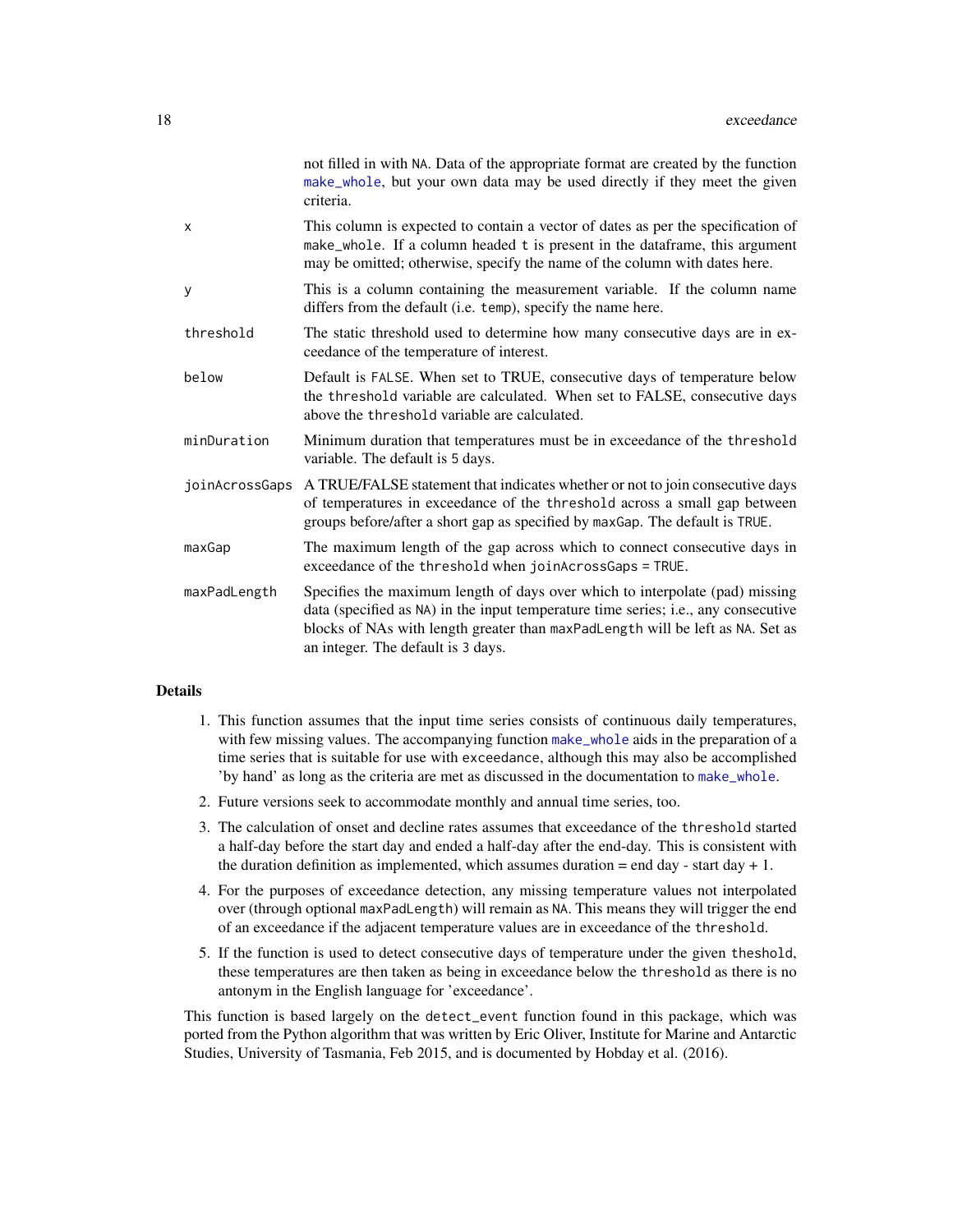#### <span id="page-18-0"></span>exceedance 19

#### Value

The function will return a list of two tibbles (see the tidyverse). The first being threshold, which shows the daily temperatures and on which specific days the given threshold was exceeded. The second component of the list is exceedance, which shows a medley of statistics for each discrete group of days in exceedance of the given threshold. Note that any additional columns left in the data frame given to this function will be output in the threshold component of the output. For example, if one uses [ts2clm](#page-31-1) to prepare a time series for analysis and leaves in the doy column, this column will appear in the output.

The information shown in the threshold component is:

| t                                                                      | The date of the temperature measurement. This variable may named differently<br>if an alternative name is supplied to the function's x argument.    |  |
|------------------------------------------------------------------------|-----------------------------------------------------------------------------------------------------------------------------------------------------|--|
| temp                                                                   | Temperature on the specified date [deg. C]. This variable may named differently<br>if an alternative name is supplied to the function's y argument. |  |
| thresh                                                                 | The static threshold chosen by the user [deg. C].                                                                                                   |  |
| thresh_criterion                                                       |                                                                                                                                                     |  |
|                                                                        | Boolean indicating if temp exceeds threshold.                                                                                                       |  |
| duration_criterion                                                     |                                                                                                                                                     |  |
|                                                                        | Boolean indicating whether periods of consecutive thresh_criterion are >=<br>minDuration.                                                           |  |
| exceedance                                                             | Boolean indicting if all criteria that define a discrete group in exceedance of the<br>threshold are met.                                           |  |
| exceedance_no                                                          | A sequential number indicating the ID and order of occurrence of exceedances.                                                                       |  |
| The individual exceedances are summarised using the following metrics: |                                                                                                                                                     |  |
| exceedance_no                                                          | The same sequential number indicating the ID and order of the exceedance as<br>found in the threshold component of the output list.                 |  |
| index_start                                                            | Row number on which exceedance starts.                                                                                                              |  |
| index_peak                                                             | Row number on which exceedance peaks.                                                                                                               |  |
| index_end                                                              | Row number on which exceedance ends.                                                                                                                |  |
| duration                                                               | Duration of exceedance [days].                                                                                                                      |  |
| date_start                                                             | Start date of exceedance [date].                                                                                                                    |  |
| date_peak                                                              | Date of exceedance peak [date].                                                                                                                     |  |
| date_end                                                               | End date of exceedance [date].                                                                                                                      |  |
| intensity_mean                                                         | Mean intensity [deg. C].                                                                                                                            |  |
| intensity_max                                                          | Maximum (peak) intensity [deg. C].                                                                                                                  |  |
| intensity_var                                                          | Intensity standard deviation [deg. C].                                                                                                              |  |
| intensity_cumulative                                                   |                                                                                                                                                     |  |
|                                                                        | Cumulative intensity [deg. C x days].                                                                                                               |  |
| rate_onset                                                             | Onset rate of exceedance [deg. C / day].                                                                                                            |  |
| rate_decline                                                           | Decline rate of exceedance [deg. C / day].                                                                                                          |  |
|                                                                        |                                                                                                                                                     |  |

intensity\_max\_abs, intensity\_mean\_abs, intensity\_var\_abs, and intensity\_cum\_abs are as above except as absolute magnitudes rather than relative to the threshold.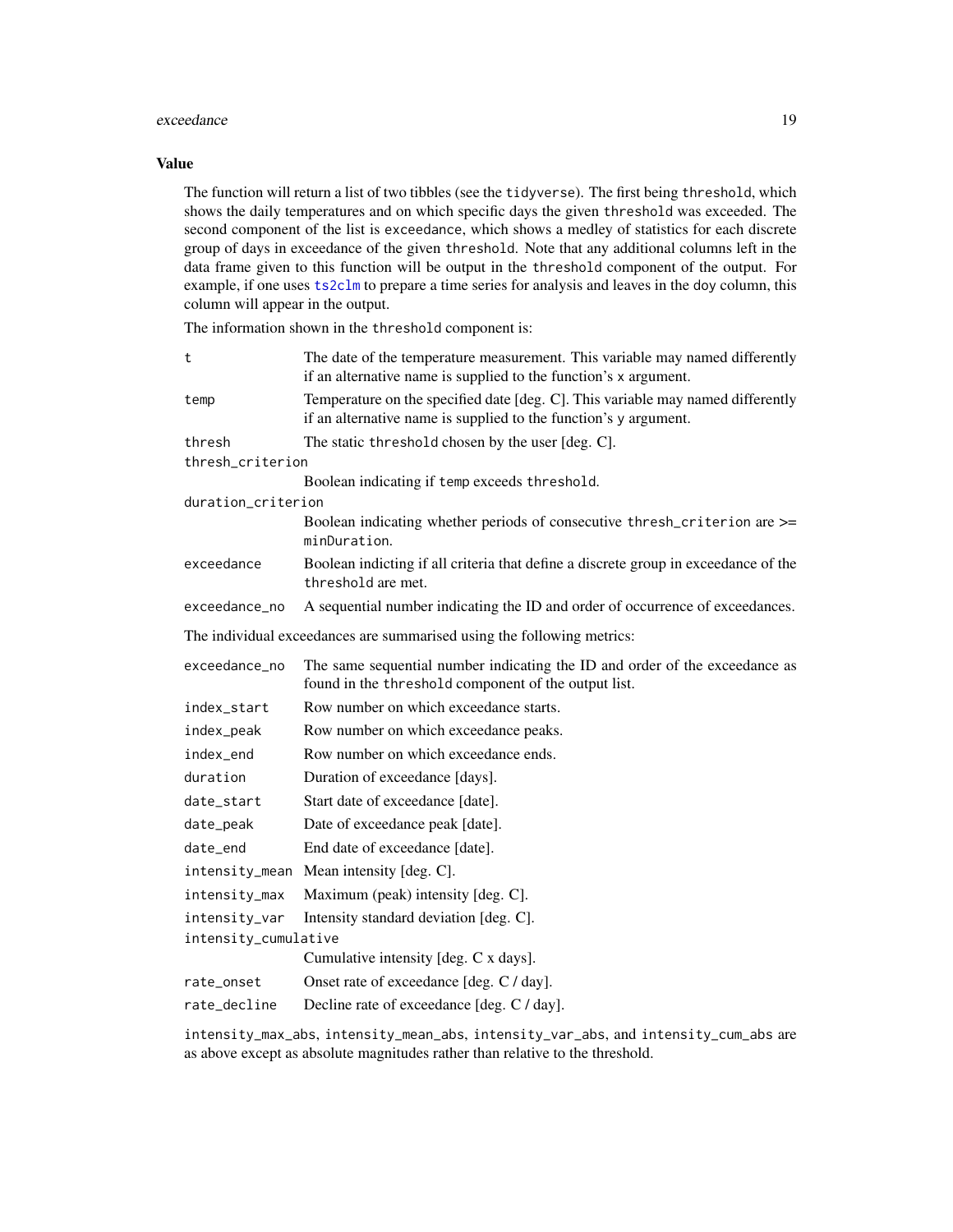#### Author(s)

Robert W. Schlegel, Albertus J. Smit

#### Examples

```
res <- exceedance(sst_WA, threshold = 25)
# show first ten days of daily data:
res$threshold[1:10, ]
# show first five exceedances:
res$exceedance[1:5, ]
```
<span id="page-19-1"></span>geom\_flame *Create 'flame' polygons.*

#### Description

This function will create polygons between two lines. If given a temperature and theshold time series, like that produced by [detect\\_event](#page-9-1), the output will meet the specifications of Hobday et al. (2016) shown as 'flame polygons.' If one wishes to plot polygons below a given threshold, and not above, switch the values being fed to the y and y2 aesthetics. This function differs in use from [event\\_line](#page-14-1) in that it must be created as a ggplot 'geom' object. The benefit of this being that one may add additional information to the figure as geom layers to ggplot2 graphs as may be necessary.

#### Usage

```
geom_flame(
 mapping = NULL,
 data = NULL,
  stat = "identity",
 position = "identity",
  ...,
 n = 0,
 n\_gap = 0,
 na.rm = FALSE,show.legend = NA,
  inherit.aes = TRUE
)
```
#### Arguments

| mapping | Set of aesthetic mappings created by aes() or aes (). If specified and in-         |
|---------|------------------------------------------------------------------------------------|
|         | herit, aes = TRUE (the default), it is combined with the default mapping at the    |
|         | top level of the plot. You must supply mapping if there is no plot mapping.        |
| data    | The data to be displayed in this layer. There are three options:                   |
|         | If NULL, the default, the data is inherited from the plot data as specified in the |
|         | call to $ggplot()$ .                                                               |

<span id="page-19-0"></span>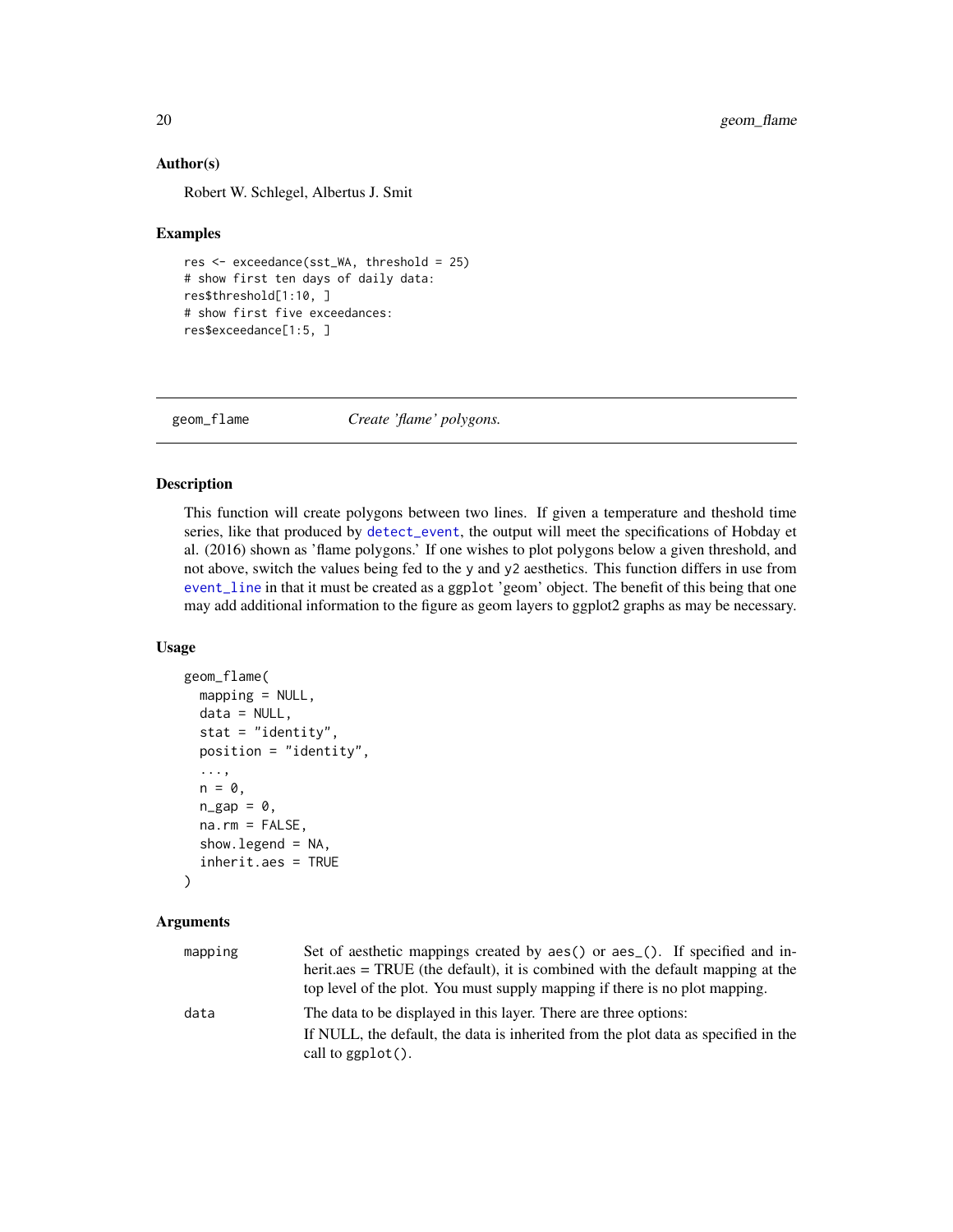<span id="page-20-0"></span>

|             | A data.frame, or other object, will override the plot data. All objects will be<br>fortified to produce a data frame. See fortify() for which variables will be<br>created.                                                                                                                                                                                                                                              |
|-------------|--------------------------------------------------------------------------------------------------------------------------------------------------------------------------------------------------------------------------------------------------------------------------------------------------------------------------------------------------------------------------------------------------------------------------|
|             | A function will be called with a single argument, the plot data. The return value<br>must be a data. frame, and will be used as the layer data.                                                                                                                                                                                                                                                                          |
| stat        | The statistical transformation to use on the data for this layer, as a string.                                                                                                                                                                                                                                                                                                                                           |
| position    | Position adjustment, either as a string, or the result of a call to a position adjust-<br>ment function.                                                                                                                                                                                                                                                                                                                 |
| .           | other arguments passed on to layer. These are often aesthetics, used to set an<br>aesthetic to a fixed value, like color = "red" or size = 3. They may also be<br>parameters to the paired geom/stat.                                                                                                                                                                                                                    |
| n           | The number of steps along the x-axis (i.e. in a daily time series this would be<br>days) required before the area between y and y2 will be filled in. The default of<br>0 will fill in _all_ of the area between the lines. The standard to match Hobday<br>et al. $(2016)$ is $n = 5$ .                                                                                                                                 |
| $n$ gap     | The number of steps along the x-axis (i.e. in a daily time series this would be<br>days) within which to allow geom_flame() to connect polygons. This is useful<br>when one wants to not screen out parts of a polygon that dip only briefly below<br>y before coming back up above it. The defauly of 0 will not connect any of the<br>polygons. The standard to match Hobday et al. $(2016)$ is $n_{\text{gap}} = 2$ . |
| na.rm       | If FALSE (the default), removes missing values with a warning. If TRUE silently<br>removes missing values.                                                                                                                                                                                                                                                                                                               |
| show.legend | Logical. Should this layer be included in the legends? NA, the default, includes<br>if any aesthetics are mapped. FALSE never includes, and TRUE always includes.<br>It can also be a named logical vector to finely select the aesthetics to display.                                                                                                                                                                   |
| inherit.aes | If FALSE, overrides the default aesthetics, rather than combining with them.<br>This is most useful for helper functions that define both data and aesthetics and<br>shouldn't inherit behaviour from the default plot specification, e.g. borders().                                                                                                                                                                    |

# Aesthetics

geom\_flame understands the following aesthetics (required aesthetics are in bold):

- x
- y
- y2
- colour
- fill
- size
- alpha
- linetype

# Author(s)

Robert W. Schlegel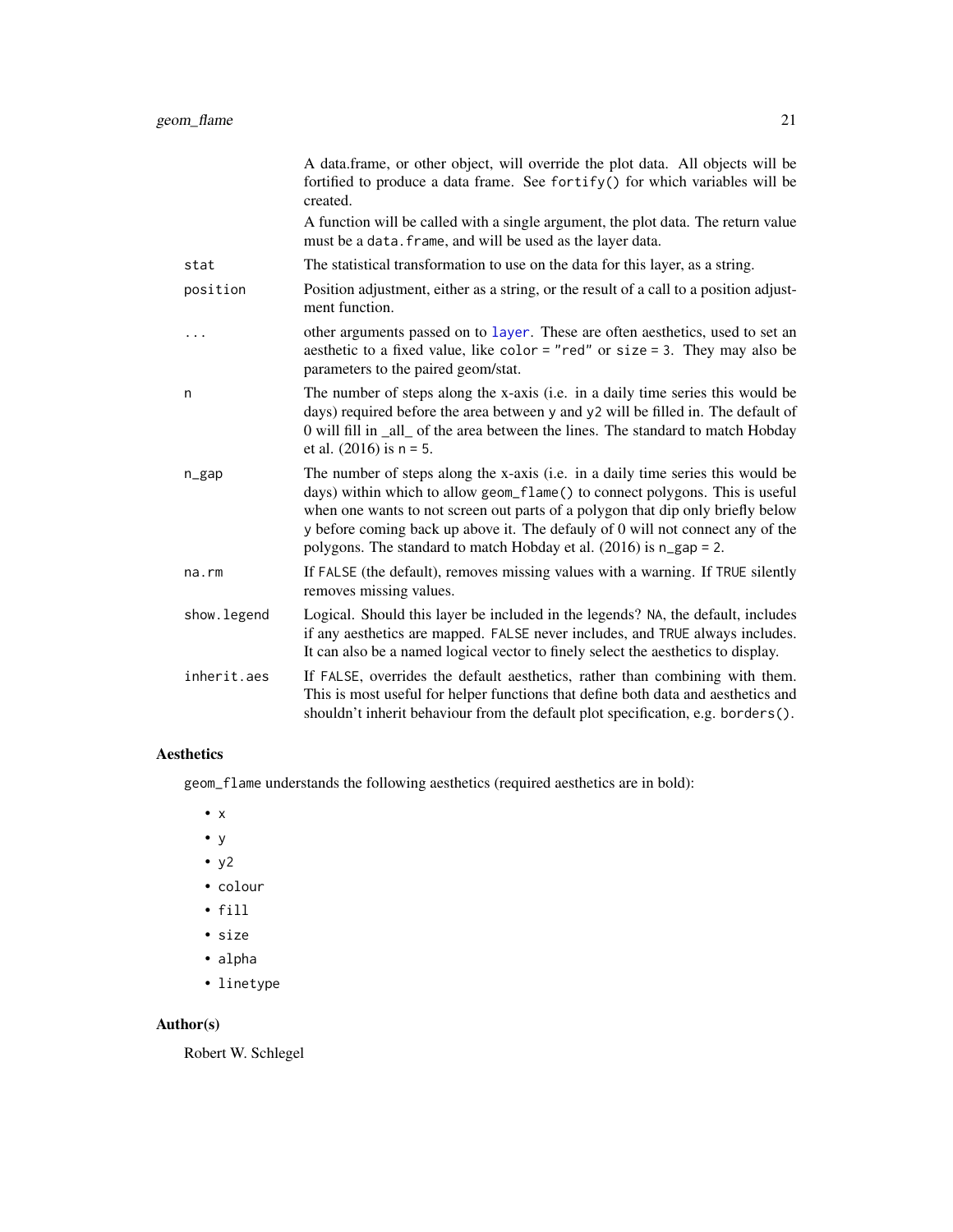#### <span id="page-21-0"></span>References

Hobday, A.J. et al. (2016), A hierarchical approach to defining marine heatwaves, Progress in Oceanography, 141, pp. 227-238, doi: 10.1016/j.pocean.2015.12.014

#### See Also

[event\\_line](#page-14-1) for a non-ggplot2 based flame function.

# Examples

```
ts <- ts2clm(sst_WA, climatologyPeriod = c("1983-01-01", "2012-12-31"))
res <- detect_event(ts)
mhw <- res$clim
mhw <- mhw[10580:10690,]
library(ggplot2)
ggplot(mhw, aes(x = t, y = temp)) +
  geom_flame(aes(y2 = thresh)) +
  geom_text(aes(x = as.Date("2011-02-01"), y = 28,
            label = "That's not a heatwave.\nThis, is a heatwave.")) +
  xlab("Date") + ylab(expression(paste("Temperature [", degree, "C]")))
```
<span id="page-21-1"></span>

geom\_lolli *Visualise a timeline of several event metrics as 'lollipops'.*

#### Description

The function will return a graph of the intensity of the selected metric along the  $\frac{1}{2}y^2 + 2xy$  versus a time variable along the \*x\*-axis. The number of top events (n) from the chosen metric may be highlighted in a brighter colour with the aesthetic value colour\_n. This function differs in use from [lolli\\_plot](#page-23-1) in that it must be created as a ggplot2 'geom' object. The benefit of this being that one may add additional information layer by layer to the figure as geoms as necessary.

#### Usage

```
geom_lolli(
  mapping = NULL,data = NULL,...,
 n = 0,
  na.rm = FALSE,
  show.legend = NA,
  inherit.aes = TRUE
)
```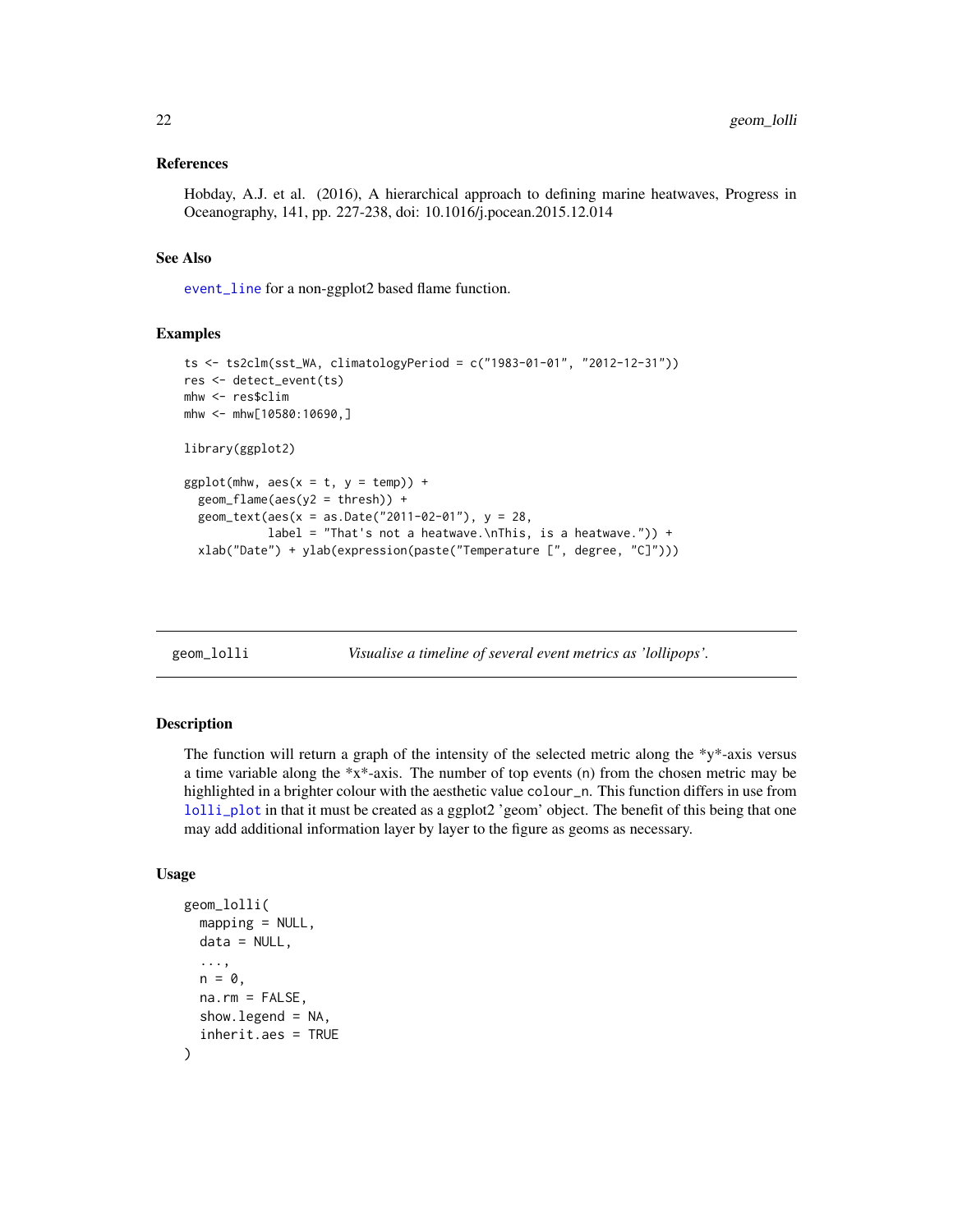## <span id="page-22-0"></span>Arguments

| mapping     | Set of aesthetic mappings created by aes() or aes_(). If specified and in-<br>$herit. aes = TRUE$ (the default), it is combined with the default mapping at the<br>top level of the plot. You must supply mapping if there is no plot mapping.         |  |
|-------------|--------------------------------------------------------------------------------------------------------------------------------------------------------------------------------------------------------------------------------------------------------|--|
| data        | The data to be displayed in this layer. There are three options:                                                                                                                                                                                       |  |
|             | 1. If NULL, the default, the data is inherited from the plot data as specified in<br>the call to $ggplot()$ .                                                                                                                                          |  |
|             | 2. A data frame, or other object, will override the plot data. All objects will be<br>fortified to produce a data frame. See fortify() for which variables will<br>be created.                                                                         |  |
|             | 3. A function will be called with a single argument, the plot data. The return<br>value must be a data. frame, and will be used as the layer data.                                                                                                     |  |
|             | other arguments passed on to layer. These are often aesthetics, used to set an<br>aesthetic to a fixed value, like color = "red" or size = 3. They may also be<br>parameters to the paired geom/stat.                                                  |  |
| n           | The number of top events to highlight as based on the value provided to $aes(y)$ .<br>Default is 0.                                                                                                                                                    |  |
| na.rm       | If FALSE (the default), removes missing values with a warning. If TRUE silently<br>removes missing values.                                                                                                                                             |  |
| show.legend | Logical. Should this layer be included in the legends? NA, the default, includes<br>if any aesthetics are mapped. FALSE never includes, and TRUE always includes.<br>It can also be a named logical vector to finely select the aesthetics to display. |  |
| inherit.aes | If FALSE, overrides the default aesthetics, rather than combining with them.<br>This is most useful for helper functions that define both data and aesthetics and<br>shouldn't inherit behaviour from the default plot specification, e.g. borders().  |  |

# Aesthetics

geom\_lolli understands the following aesthetics (required aesthetics are in bold):

- x
- y
- alpha
- color
- linetype
- size
- shape
- stroke
- fill
- colour\_n While this value may be used as an aesthetic, it works better as a parameter for this function because it is set to use discrete values. One may provide continuous values to colour\_n but remember that one may not provide multiple continuous or discrete scales to a single ggplot2 object. Therefore, if one provides a continuous value to aes(colour), the values supplied to colour\_n must be discrete. ggplot2 will attempt to do this automatically.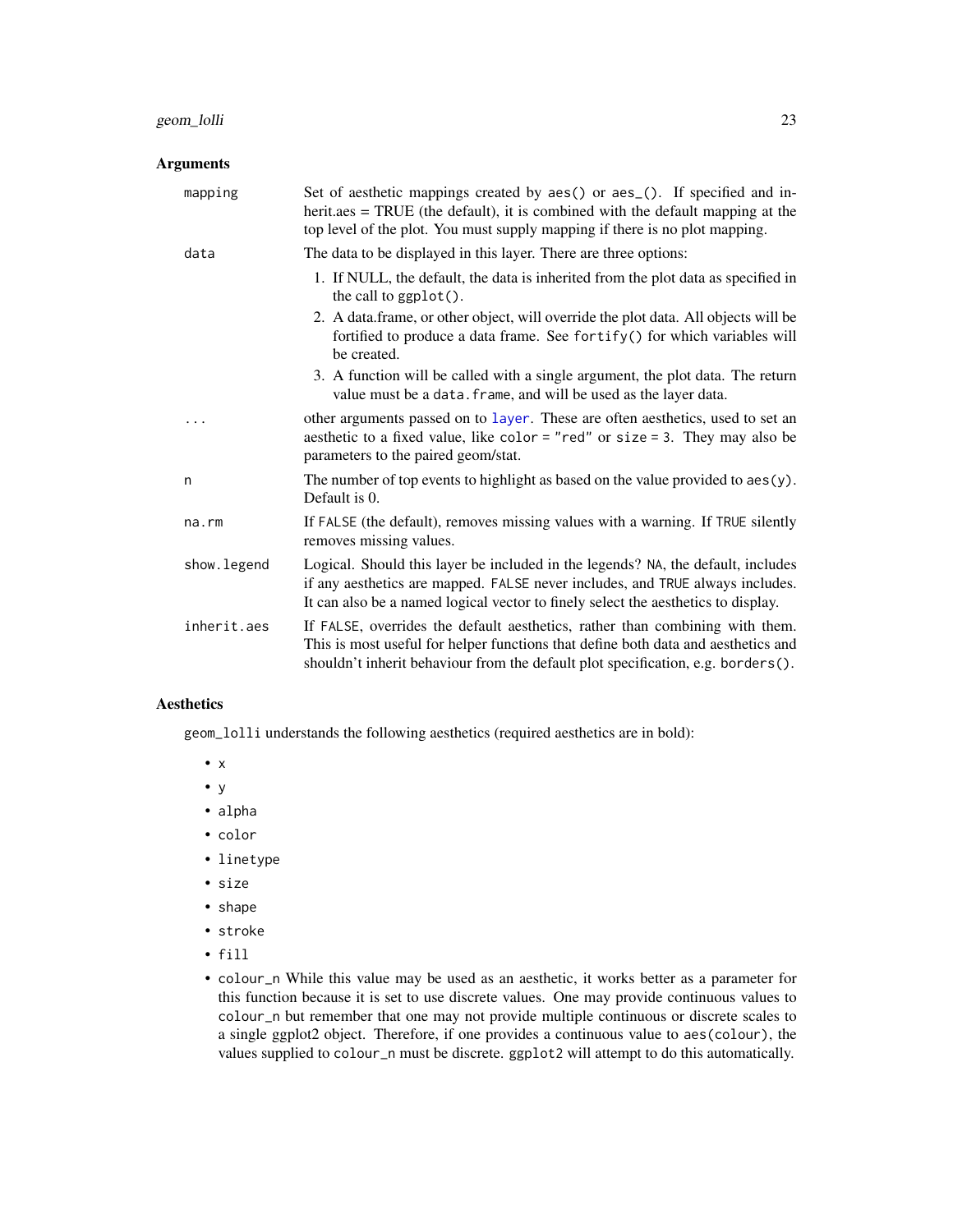#### <span id="page-23-0"></span>Author(s)

Robert W. Schlegel

#### See Also

[lolli\\_plot](#page-23-1) for a non-geom based lolliplot function.

#### Examples

```
ts <- ts2clm(sst_WA, climatologyPeriod = c("1983-01-01", "2012-12-31"))
res <- detect_event(ts)
mhw <- res$event
library(ggplot2)
# Height of lollis represent event durations and their colours
# are mapped to the events' cumulative intensity:
ggplot(mhw, aes(x = date_peak, y = duration)) +geom_lolli(aes(colour = intensity_cumulative)) +
  scale_color_distiller(palette = "Spectral", name = "Cumulative \nintensity") +
  xlab("Date") + ylab("Event duration [days]")
# Height of lollis represent event durations and the top three (longest)
# lollis are highlighted in red:
ggplot(mhw, aes(x = date_peak, y = duration)) +geom\_lolli(n = 3, colour_n = "red") +scale_color_distiller(palette = "Spectral") +
  xlab("Peak date") + ylab("Event duration [days]")
# Because this is a proper geom, any number of ill-advised things
# may be done with it:
ggplot(mhw, aes(x = event-no, y = intensity_max)) +geom_lolli(shape = 5, aes(colour = rate_onset), linetype = "dotted") +
  scale_color_distiller(palette = "RdYlGn", name = "Rate \nonset") +
  xlab("Event number") + ylab("Max intensity [degree C]")
```
<span id="page-23-1"></span>

lolli\_plot *Create a timeline of selected event metrics as 'lollipops'.*

#### Description

Visualise a timeline of several possible event metrics as 'lollipop' graphs.

#### Usage

```
lolli_plot(
  data,
  xaxis = "date_peak",
```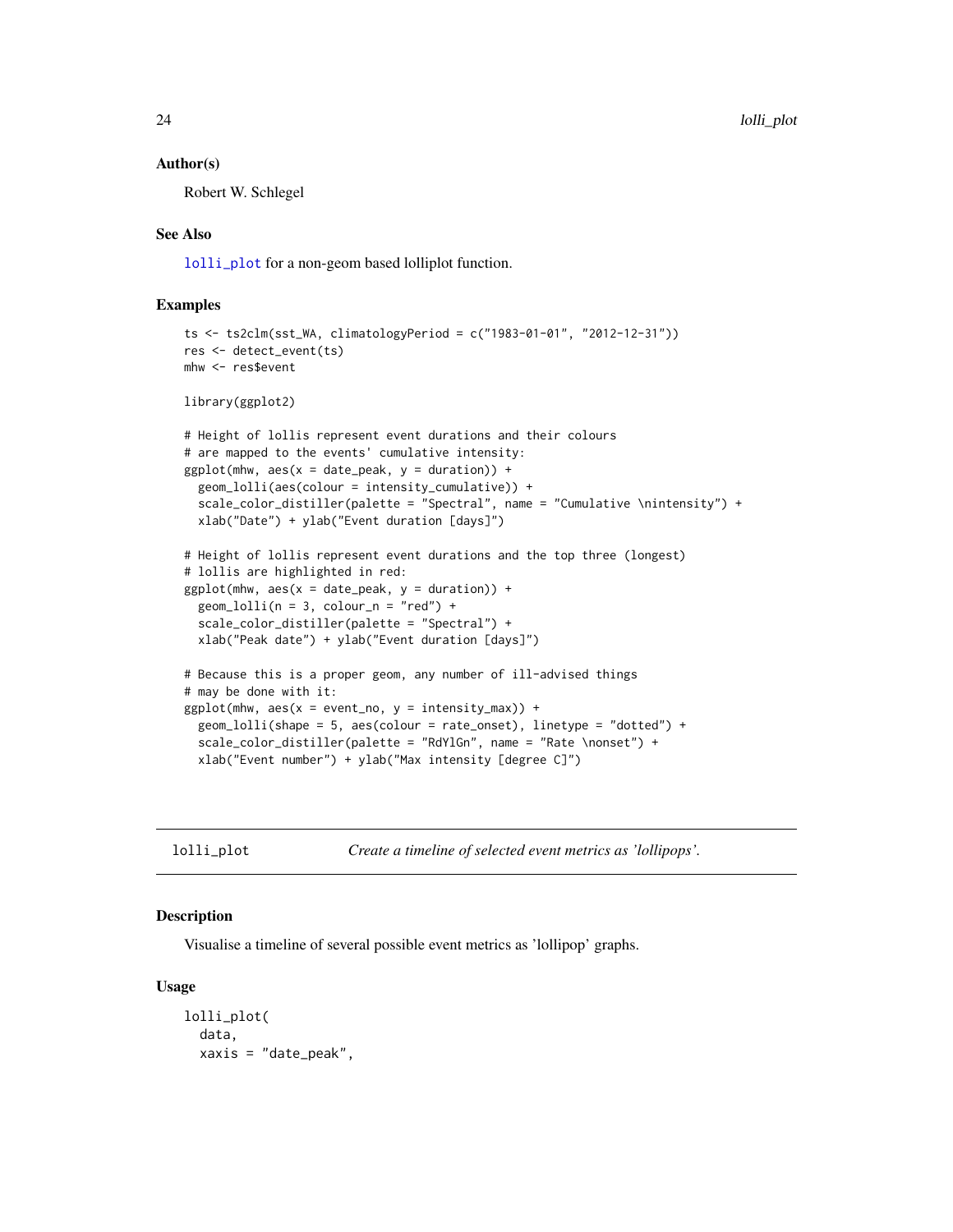# <span id="page-24-0"></span>make\_whole 25

```
metric = "intensity_max",
  event_count = 3\lambda
```
#### Arguments

| data        | Output from the detect_event function.                                                                |  |
|-------------|-------------------------------------------------------------------------------------------------------|--|
| xaxis       | One of event_no, date_start or date_peak. Default is date_start.                                      |  |
| metric      | One of intensity_mean, intensity_max, intensity_cumulative and duration.<br>Default is intensity_max. |  |
| event_count | The number of top events to highlight, as determined by the value given to<br>metric. Default is 3.   |  |

# Value

The function will return a graph of the intensity of the selected metric along the y-axis and the chosen xaxis value. The number of top events as per event\_count will be highlighted in a brighter colour. This function differs in use from [geom\\_lolli](#page-21-1) in that it creates a stand-alone figure. The benefit of this being that one must not have any prior knowledge of ggplot2 to create the figure.

#### Author(s)

Albertus J. Smit and Robert W. Schlegel

#### Examples

```
ts <- ts2clm(sst_WA, climatologyPeriod = c("1983-01-01", "2012-12-31"))
res <- detect_event(ts)
library(ggplot2)
```
# The default output lolli\_plot(res)

<span id="page-24-1"></span>make\_whole *Constructs a continuous, uninterrupted time series of temperatures.*

#### Description

Takes a series of dates and temperatures, and if irregular (but ordered), inserts missing dates and fills corresponding temperatures with NAs.

#### Usage

make\_whole(data,  $x = t$ ,  $y = temp$ )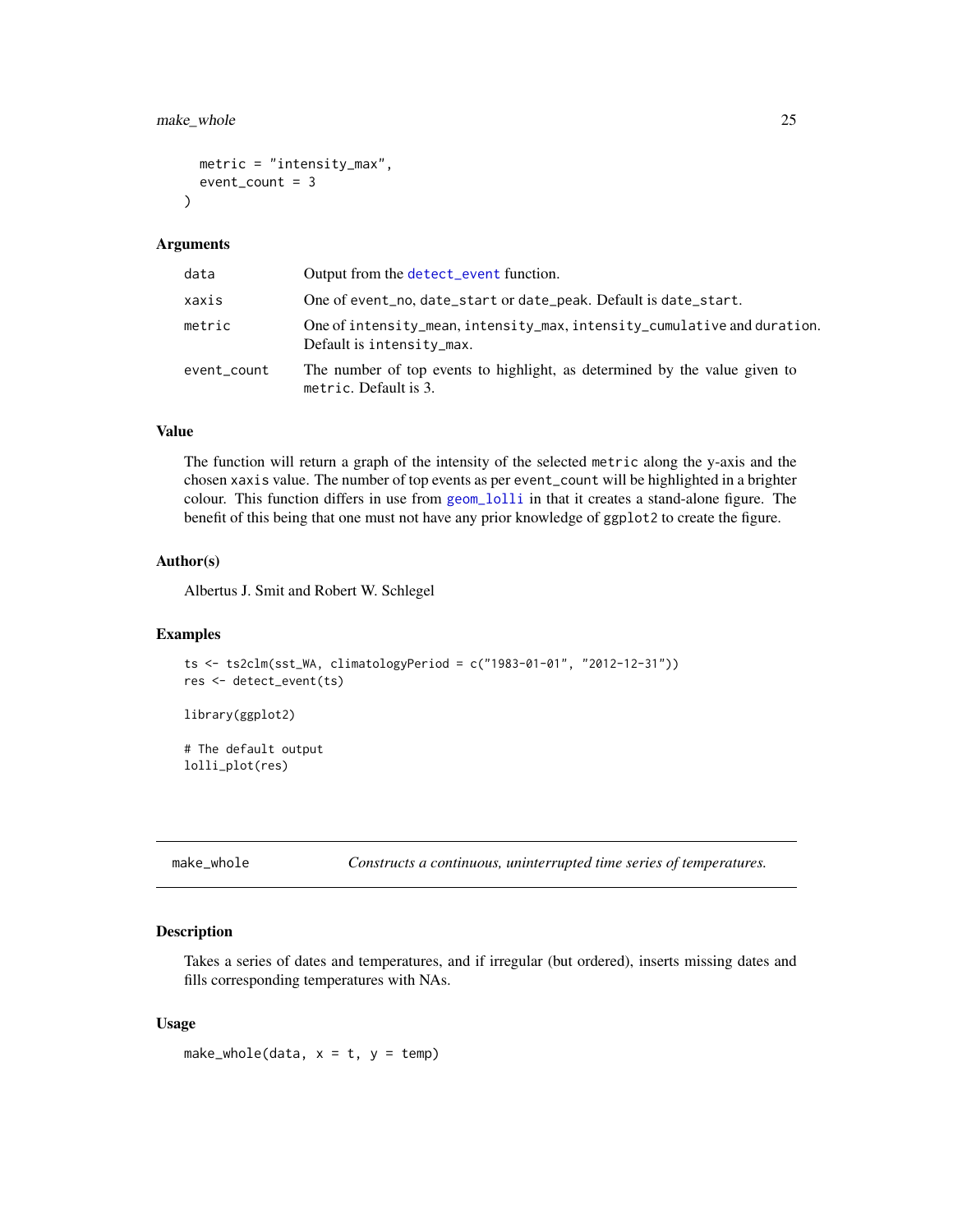#### <span id="page-25-0"></span>Arguments

| data | A data frame with columns for date and temperature data. Ordered daily data are<br>expected, and although missing values (NA) can be accommodated, the function<br>is only recommended when NAs occur infrequently, preferably at no more than<br>3 consecutive days.                                                                                                          |
|------|--------------------------------------------------------------------------------------------------------------------------------------------------------------------------------------------------------------------------------------------------------------------------------------------------------------------------------------------------------------------------------|
| X    | A column with the daily time vector (see details). For backwards compatibility,<br>the column is named t by default.                                                                                                                                                                                                                                                           |
|      | A column with the response vector. RmarineHeatWaves version $\leq 0.15.9$ as-<br>sumed that this would be daily seawater temperatures, but as of version 0.16.0<br>it may be any arbitrary measurement taken at a daily frequency. The default re-<br>mains temperature, and the default column name is therefore temp, again hope-<br>fully ensuring backwards compatibility. |

# **Details**

- 1. Upon import, the package uses 'zoo' and 'lubridate' to process the input date and temperature data. It reads in daily data with the time vector specified as either POSIXct or Date (e.g. "1982-01-01 02:00:00" or "1982-01-01"). The data may be an irregular time series, but date must be ordered. The function constructs a complete time series from the start date to the end date, and fills in the regions in the time series where temperature data are missing with NAs in the temperature vector. There must only be one temperature value per day otherwise the function takes the mean of multiple values. It is up to the user to calculate daily data from sub-daily measurements. Leap years are automatically accommodated by this function.
- 2. This function can handle some of missing days, but this is not a licence to actually use these data for the detection of anomalous thermal events. Hobday et al. (2016) recommend gaps of no more than 3 days, which may be adjusted by setting the maxPadLength argument of the [ts2clm](#page-31-1) function. The longer and more frequent the gaps become the lower the fidelity of the annual climatology and threshold that can be calculated, which will not only have repercussions for the accuracy at which the event metrics can be determined, but also for the number of events that can be detected.
- 3. It is recommended that a climatology period of at least 30 years is specified in order to capture any decadal thermal periodicities.
- 4. A faster version of this function called make\_whole\_fast is enabled by default in ts2clm, and we assume (hopefully correctly) that the user is certain that her data do not have missing rows (dates) or duplicated values. This slower but more robust function (i.e. make\_whole) may be selected as an argument to ts2clm in case the data may have some issues.

#### Value

The function will return a data frame with three columns. The column headed doy (day-of-year) is the Julian day running from 1 to 366, but modified so that the day-of-year series for non-leap-years runs 1...59 and then 61...366. For leap years the 60th day is February 29. See the example, below. The other two columns take the names of  $x$  and  $y$ , if supplied, or it will be t and temp in case the default values were used. The x (or t) column is a series of dates of class Date, while y (or temp) is the measured variable. This time series will be uninterrupted and continuous daily values between the first and last dates of the input data.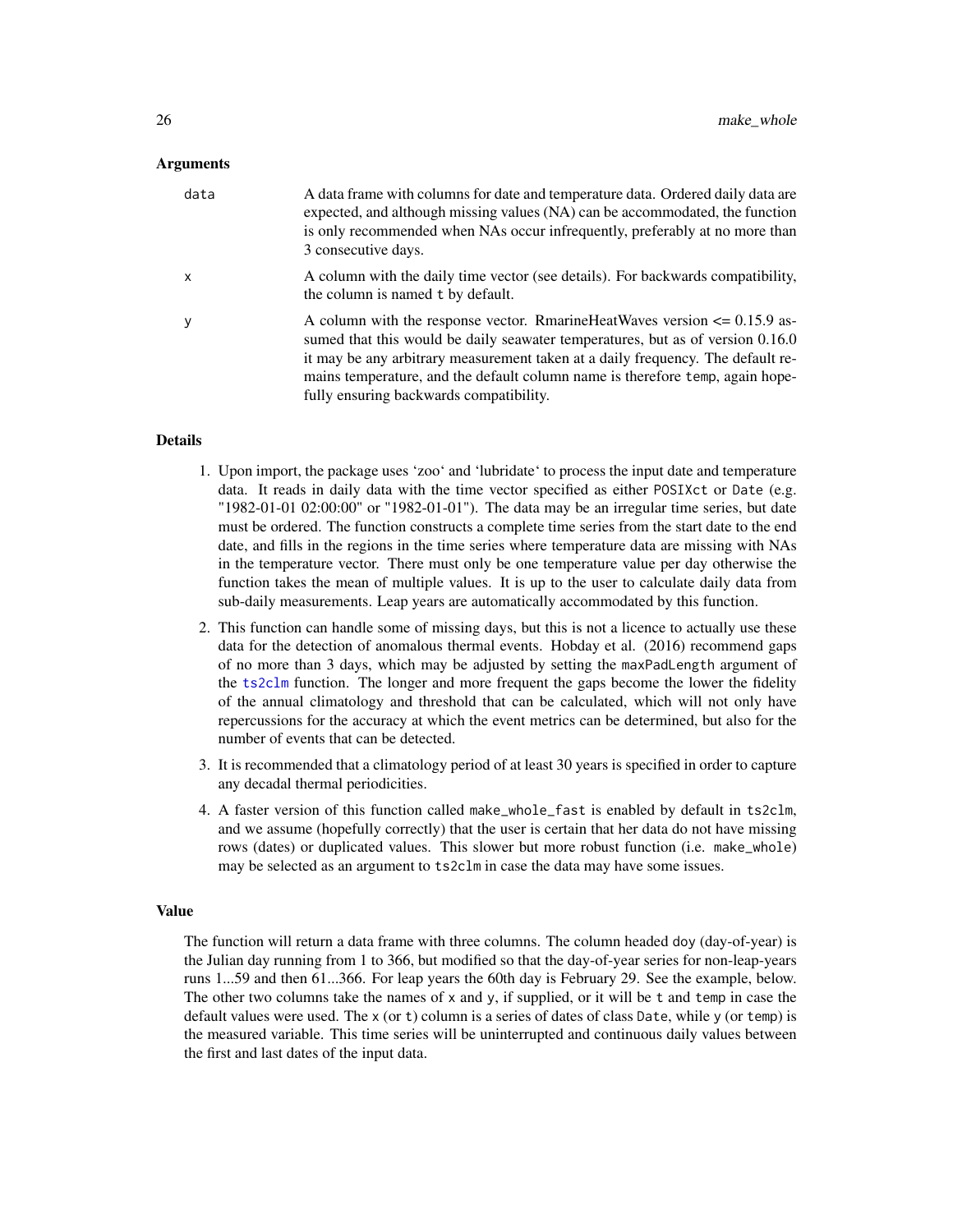<span id="page-26-0"></span>make\_whole\_fast 27

#### Author(s)

Smit, A. J.

make\_whole\_fast *Constructs a continuous, uninterrupted time series of temperatures (faster).*

#### Description

Takes a series of dates and temperatures, and if irregular (but ordered), inserts missing dates and fills correpsonding temperatures with NAs.

#### Usage

```
make_whole_fast(data)
```
#### Arguments

data A data frame with columns for date  $(ts_{x})$  and temperature  $(ts_{y})$  data. Ordered daily data are expected, and although missing values (NA) can be accommodated, the function is only recommended when NAs occur infrequently, preferably at no more than three consecutive days.

#### Details

- 1. This function reads in daily data with the time vector specified as Date (e.g. "1982-01-01").
- 2. It is up to the user to calculate daily data from sub-daily measurements. Leap years are automatically accommodated by this function.
- 3. This function can handle some missing days, but this is not a licence to actually use these data for the detection of anomalous thermal events. Hobday et al. (2016) recommend gaps of no more than 3 days, which may be adjusted by setting the maxPadLength argument of the [ts2clm](#page-31-1) function. The longer and more frequent the gaps become the lower the fidelity of the annual climatology and threshold that can be calculated, which will not only have repercussions for the accuracy at which the event metrics can be determined, but also for the number of events that can be detected.
- 4. The original make\_whole tests to see if some rows are duplicated, or if replicate temperature measurements are present per day. In make\_whole\_fast (this function) this has been disabled; also, the latter function lacks the facility to check if the time series is complete and regular (i.e. no missing values in the date vector). Effectively, we now only set up the day-of-year (doy) vector in make\_whole\_fast. Should the user be concerned about the potential for repeated measurements or worry that the time series is irregular, we suggest that the necessary checks and fixes are implemented prior to feeding the time series to ts2clim via make\_whole\_fast, or to use make\_whole instead. For very large gridded temperature records it probably makes a measurable difference if the 'fast' version is used, but it might prevent [detect\\_event](#page-9-1) from failing should some gridded cells contain missing rows or some duplicated values. When using the fast algorithm, we assume that the user has done all the necessary work to ensure that the time vector is regular and without repeated measurements beforehand.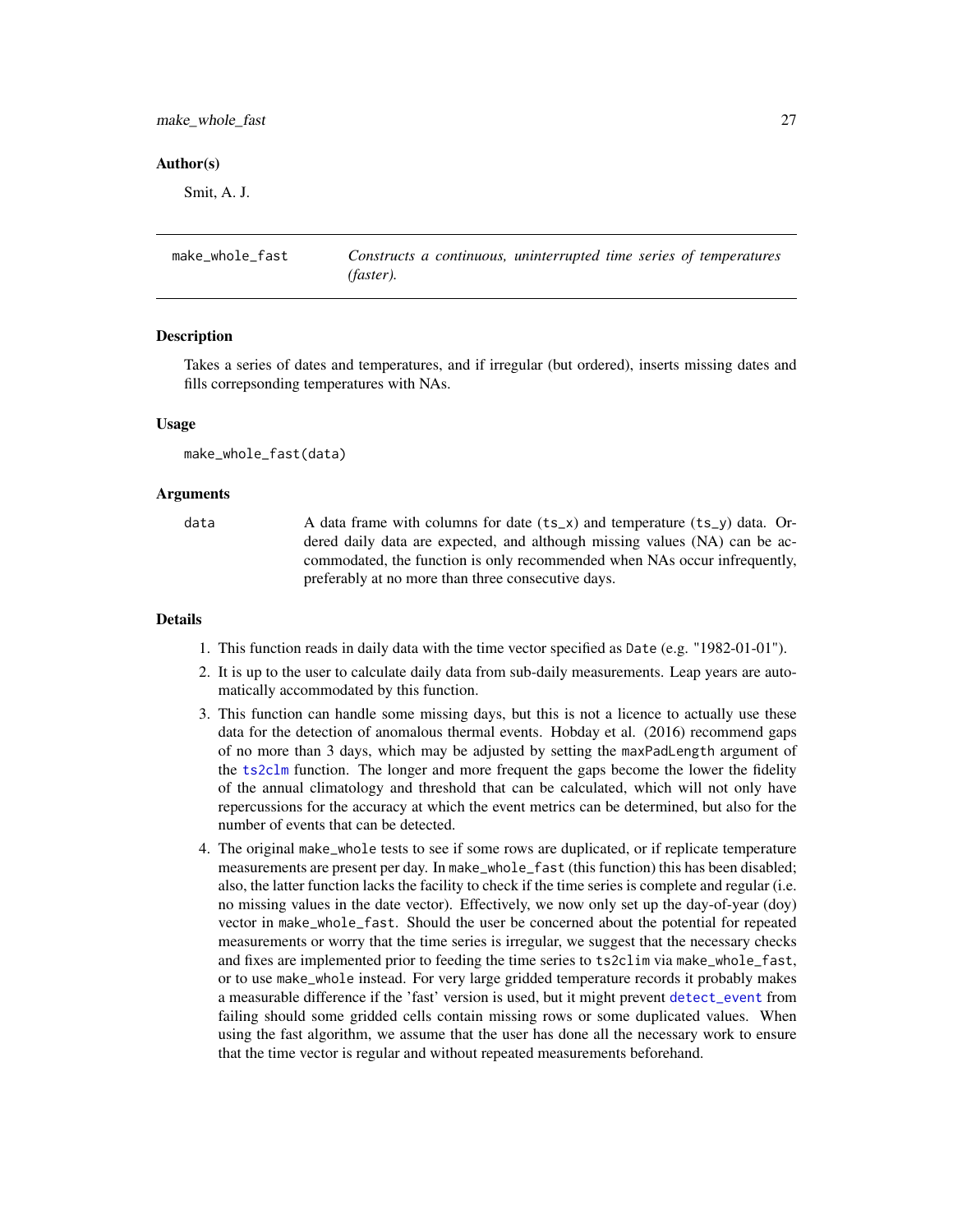# Value

The function will return a data frame with three columns. The column headed doy (day-of-year) is the Julian day running from 1 to 366, but modified so that the day-of-year series for non-leap-years runs 1...59 and then 61...366. For leap years the 60th day is February 29. The ts\_x column is a series of dates of class Date, while y is the measured variable. This time series will be uninterrupted and continuous daily values between the first and last dates of the input data.

# Author(s)

Smit, A. J., Schlegel, R. W.

na\_interp *Pad NA gaps of user-defined width with interpolated values.*

# Description

An internal function that helps to create a time series that will then be used by [clim\\_calc](#page-7-1) within [ts2clm](#page-31-1) to produce a climatology as desired by the user.

#### Usage

 $na\_interp(doy = doy, x = ts_x, y = ts_y, maxPadLength)$ 

#### Arguments

| doy          | Date-of-year as per make_whole or make_whole_fast.                                                                                                                                                                                                                  |  |
|--------------|---------------------------------------------------------------------------------------------------------------------------------------------------------------------------------------------------------------------------------------------------------------------|--|
| x            | Date as per make_whole or make_whole_fast.                                                                                                                                                                                                                          |  |
| y            | Measurement variable as per make_whole or make_whole_fast.                                                                                                                                                                                                          |  |
| maxPadLength | Specifies the maximum length of days over which to interpolate (pad) missing<br>data (specified as NA) in the input temperature time series; i.e., any consecutive<br>blocks of NAs with length greater than maxPadLength will be left as NA. Set as<br>an integer. |  |

# Value

The function returns the data (a data.table) in a long format.

# Author(s)

Smit, A. J.

<span id="page-27-0"></span>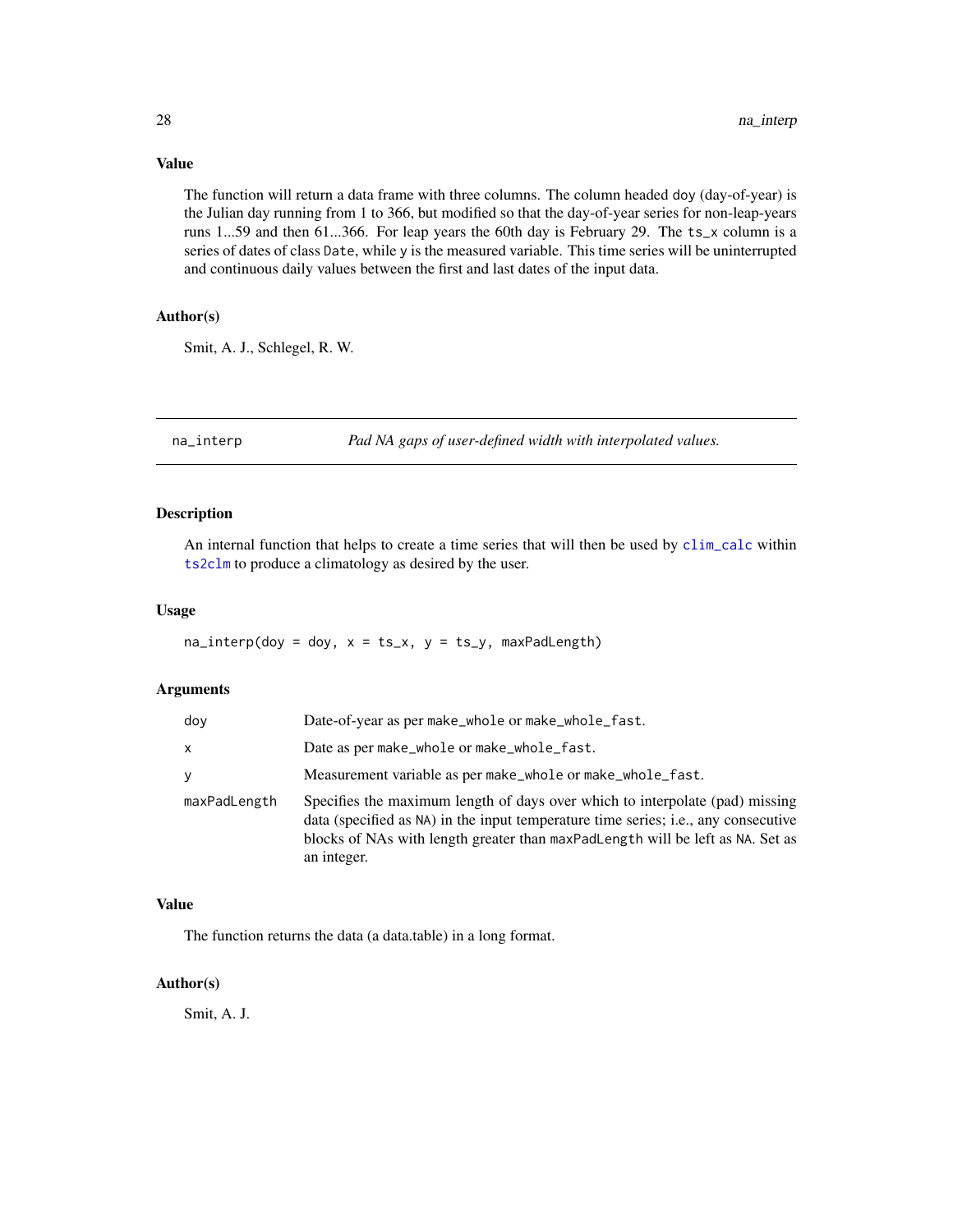<span id="page-28-0"></span>

#### Description

An internal function that detects the events according to the heatwave definition, and joins across the gaps if desired.

# Usage

proto\_event(t\_series, criterion\_column, minDuration, joinAcrossGaps, maxGap)

#### Arguments

| t_series         | A dataframe of the correct dimensions inherited from detect_event within<br>which this runs.                                                               |  |
|------------------|------------------------------------------------------------------------------------------------------------------------------------------------------------|--|
| criterion_column |                                                                                                                                                            |  |
|                  | The column to use for the detection of events.                                                                                                             |  |
| minDuration      | Minimum duration for acceptance of detected events.                                                                                                        |  |
|                  | joinAcrossGaps This logic gate tells this internal function if it should connect events across the<br>maxGap (see below). The default it inherits is TRUE. |  |
| maxGap           | This is the number of rows (days) across which distinct events will be combined<br>into one event if joinAcrossGaps = TRUE.                                |  |

# Value

A dataframe that will be used within [detect\\_event](#page-9-1), or which can be returned by [detect\\_event](#page-9-1) if the switch 'protoEvent' is specified as TRUE.

#### Author(s)

Albertus J. Smit, Robert W. Schlegel

smooth\_percentile *Detect the climatology for a time series.*

# Description

An internal function that helps to create climatologies in accordance with the Hobday et al. (2016) standard.

#### Usage

```
smooth_percentile(data, smoothPercentileWidth, var_calc)
```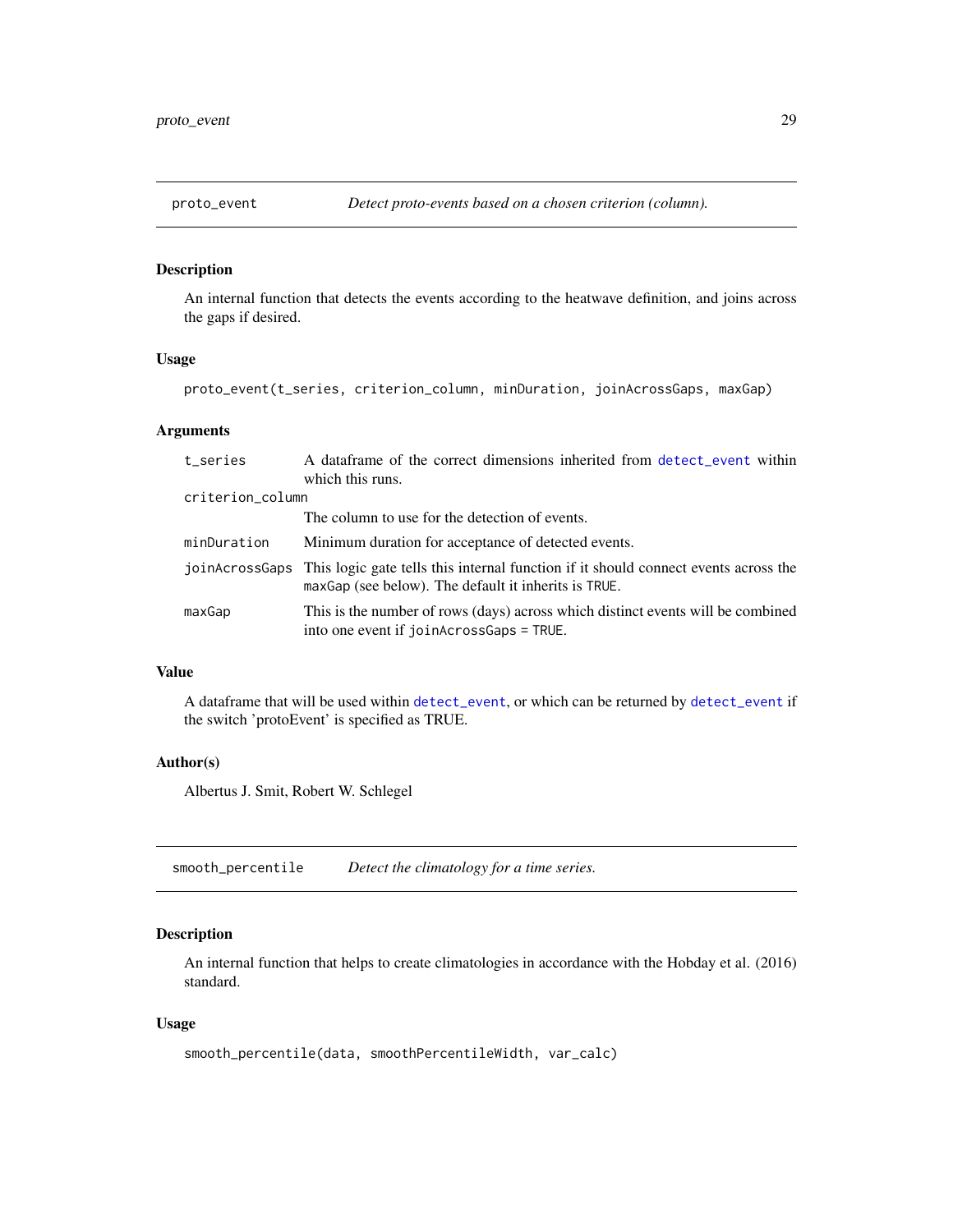# <span id="page-29-0"></span>Arguments

| data                  | The data given to this function during the calculations performed by ts2c1m.     |  |
|-----------------------|----------------------------------------------------------------------------------|--|
| smoothPercentileWidth |                                                                                  |  |
|                       | The width of the smoothing window to be applied. The default is 31 days.         |  |
| var calc              | This is passed from the ts2clm argument var and tells the function if a var col- |  |
|                       | umn exists that needs to be smoothed.                                            |  |

# Value

The function returns the data in the same format it was input as, with the climatology values smoothed as desired.

#### Author(s)

Smit, A. J.

| sst_Med | NOAA Optimally Interpolated (OI) $v2.1$ daily 1/4 degree SST for the |
|---------|----------------------------------------------------------------------|
|         | Mediterranean region.                                                |

# Description

A dataset containing the sea surface temperature (in degrees Celsius) and date for the Mediterranean region from 1982-01-01 to 2020-12-31.

#### Usage

sst\_Med

#### Format

A dataframe with 14245 rows and 2 variables:

t date, as.Date() format

temp SST, in degrees Celsius ...

# Details

lon/lat: 9.125/43.625

## Source

<https://www.ncei.noaa.gov/products/optimum-interpolation-sst>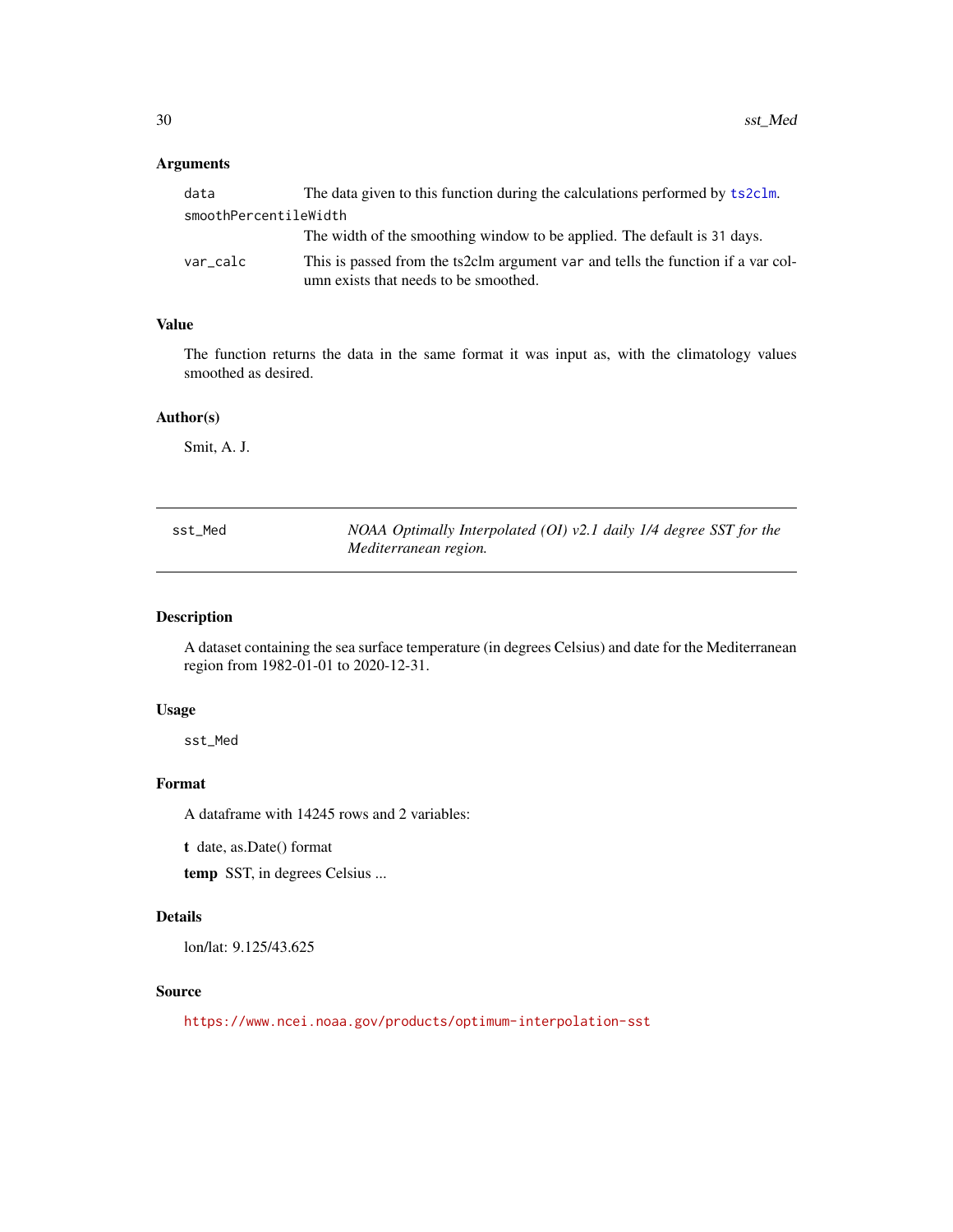<span id="page-30-0"></span>

# Description

A dataset containing the sea surface temperature (in degrees Celsius) and date for the Northwest Atlantic region from 1982-01-01 to 2020-12-31.

#### Usage

sst\_NW\_Atl

# Format

A dataframe with 14245 rows and 2 variables:

t date, as.Date() format

temp SST, in degrees Celsius ...

# Details

lon/lat: -66.875/43.125

#### Source

<https://www.ncei.noaa.gov/products/optimum-interpolation-sst>

| sst WA | NOAA Optimally Interpolated (OI) $v2.1$ daily 1/4 degree SST for the |
|--------|----------------------------------------------------------------------|
|        | Western Australian region.                                           |

#### Description

A dataset containing the sea surface temperature (in degrees Celsius) and date for the Western Australian region from 1982-01-01 to 2020-12-31.

# Usage

sst\_WA

## Format

A dataframe with 14245 rows and 2 variables:

t date, as.Date() format

temp SST, in degrees Celsius ...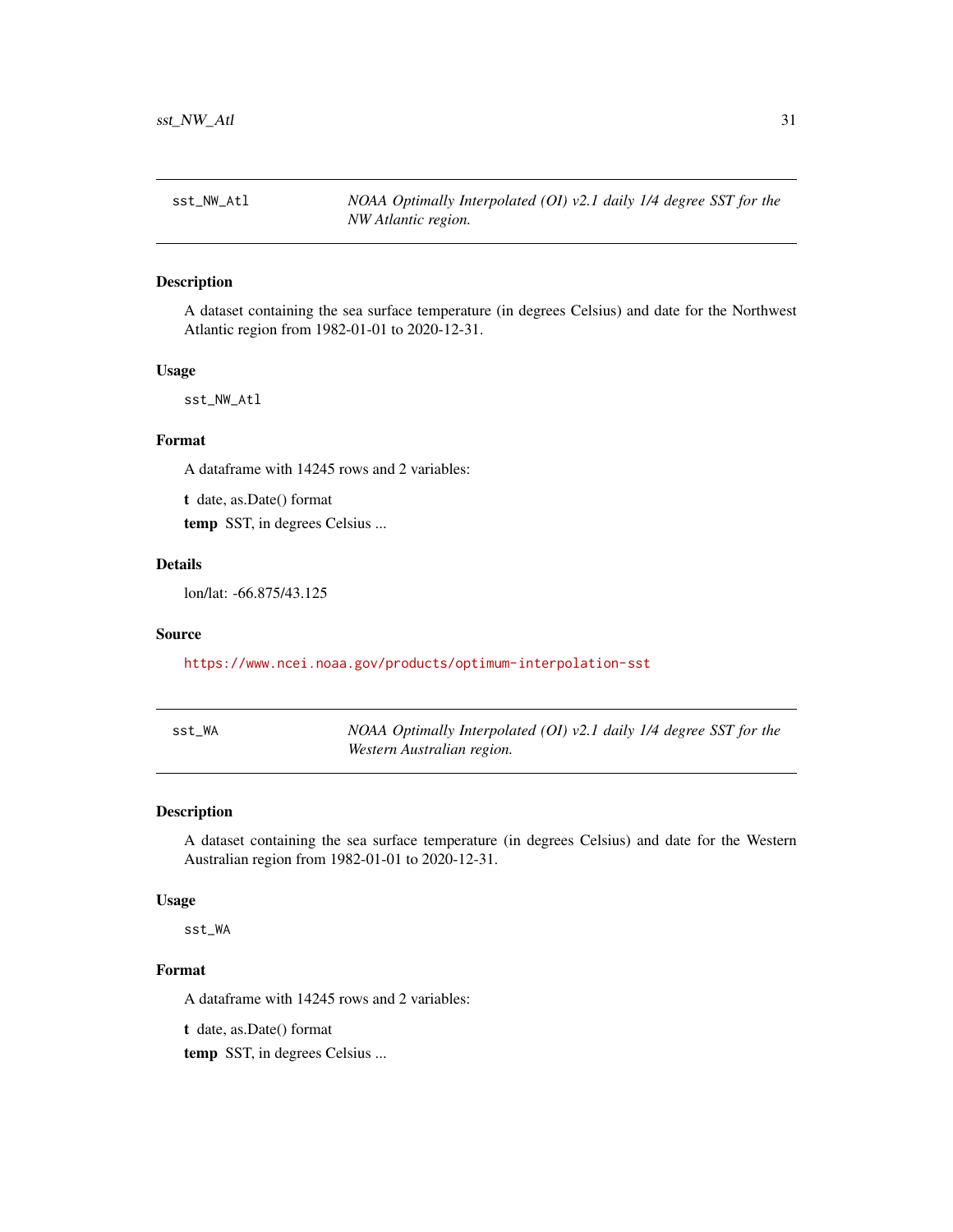# <span id="page-31-0"></span>Details

lon/lat: 112.625/-29.375

# Source

<https://www.ncei.noaa.gov/products/optimum-interpolation-sst>

<span id="page-31-1"></span>ts2clm *Make a climatology from a daily time series.*

# Description

Creates a daily climatology from a time series of daily temperatures using a user-specified sliding window for the mean and threshold calculation, followed by an optional moving average smoother as used by Hobday et al. (2016).

#### Usage

```
ts2clm(
  data,
 x = t,
 y = temp,climatologyPeriod,
  robust = FALSE,
 maxPadLength = FALSE,
 windowHalfWidth = 5,
  pctile = 90,
  smoothPercentile = TRUE,
  smoothPercentileWidth = 31,
  clmOnly = FALSE,
  var = FALSE,roundClm = 4
)
```
#### Arguments

| data         | A data frame with two columns. In the default setting (i.e. omitting the ar-<br>guments x and y; see immediately below), the data set is expected to have the<br>headers t and temp. The t column is a vector of dates of class Date, while temp<br>is the measured variable (by default it is assumed to be temperature). |
|--------------|----------------------------------------------------------------------------------------------------------------------------------------------------------------------------------------------------------------------------------------------------------------------------------------------------------------------------|
| $\mathsf{x}$ | This column is expected to contain a vector of dates. If a column headed t is<br>present in the dataframe, this argument may be omitted; otherwise, specify the<br>name of the column with dates here.                                                                                                                     |
| <b>V</b>     | This is a column containing the measurement variable. If the column name<br>differs from the default (i.e. temp), specify the name here.                                                                                                                                                                                   |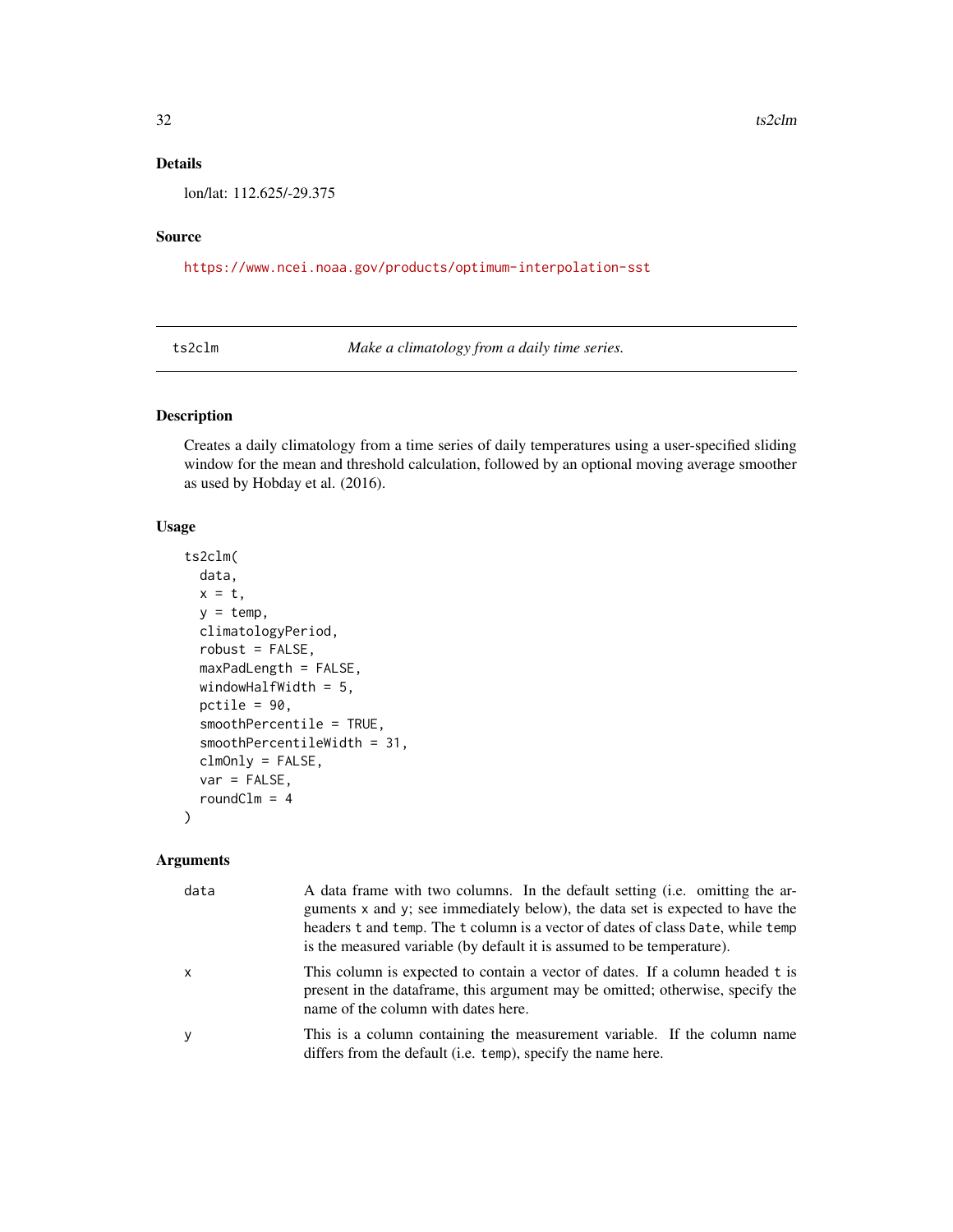#### $ts2clm$   $33$

| climatologyPeriod     |                                                                                                                                                                                                                                                                                                                                                                                                                                                                                       |  |
|-----------------------|---------------------------------------------------------------------------------------------------------------------------------------------------------------------------------------------------------------------------------------------------------------------------------------------------------------------------------------------------------------------------------------------------------------------------------------------------------------------------------------|--|
|                       | Required. To this argument should be passed two values (see example below).<br>The first value should be the chosen date for the start of the climatology period,<br>and the second value the end date of said period. This chosen period (preferably<br>30 years in length) is then used to calculate the seasonal cycle and the extreme<br>value threshold.                                                                                                                         |  |
| robust                | This argument has been deprecated and no longer has affects how the function<br>operates.                                                                                                                                                                                                                                                                                                                                                                                             |  |
| maxPadLength          | Specifies the maximum length of days over which to interpolate (pad) missing<br>data (specified as NA) in the input temperature time series; i.e., any consecutive<br>blocks of NAs with length greater than maxPadLength will be left as NA. The<br>default is FALSE. Set as an integer to interpolate. Setting maxPadLength to TRUE<br>will return an error.                                                                                                                        |  |
| windowHalfWidth       |                                                                                                                                                                                                                                                                                                                                                                                                                                                                                       |  |
|                       | Width of sliding window about day-of-year (to one side of the center day-of-<br>year) used for the pooling of values and calculation of climatology and threshold<br>percentile. Default is 5 days, which gives a window width of 11 days centred on<br>the 6th day of the series of 11 days.                                                                                                                                                                                         |  |
| pctile                | Threshold percentile (%) for detection of events (MHWs). Default is 90th per-<br>centile. Should the intent be to use these threshold data for MCSs, set pctile =<br>10. Or some other low value.                                                                                                                                                                                                                                                                                     |  |
| smoothPercentile      |                                                                                                                                                                                                                                                                                                                                                                                                                                                                                       |  |
|                       | Boolean switch selecting whether to smooth the climatology and threshold per-<br>centile time series with a moving average of smoothPercentileWidth. Default<br>is TRUE.                                                                                                                                                                                                                                                                                                              |  |
| smoothPercentileWidth |                                                                                                                                                                                                                                                                                                                                                                                                                                                                                       |  |
|                       | Full width of moving average window for smoothing climatology and threshold.<br>The default is 31 days.                                                                                                                                                                                                                                                                                                                                                                               |  |
| clmOnly               | Choose to calculate and return only the climatologies. The default is FALSE.                                                                                                                                                                                                                                                                                                                                                                                                          |  |
| var                   | This argument has been introduced to allow the user to choose if the variance<br>of the seasonal signal per doy should be calculated. The default of FALSE will<br>prevent the calculation, potentially increasing speed of calculations on gridded<br>data and reducing the size of the output. The variance was initially introduced<br>as part of the standard output from Hobday et al. (2016), but few researchers<br>use it and so it is generally regarded now as unnecessary. |  |
| roundClm              | This argument allows the user to choose how many decimal places the seas<br>and thresh outputs will be rounded to. Default is 4. To prevent rounding set<br>roundClm = FALSE. This argument may only be given numeric values or FALSE.                                                                                                                                                                                                                                                |  |

# Details

- 1. This function assumes that the input time series consists of continuous daily values with few missing values. Time ranges which start and end part-way through the calendar year are supported.
- 2. It is recommended that a period of at least 30 years is specified in order to produce a climatology that smooths out any decadal thermal periodicities that may be present. It is further advised that full the start and end dates for the climatology period result in full years, e.g.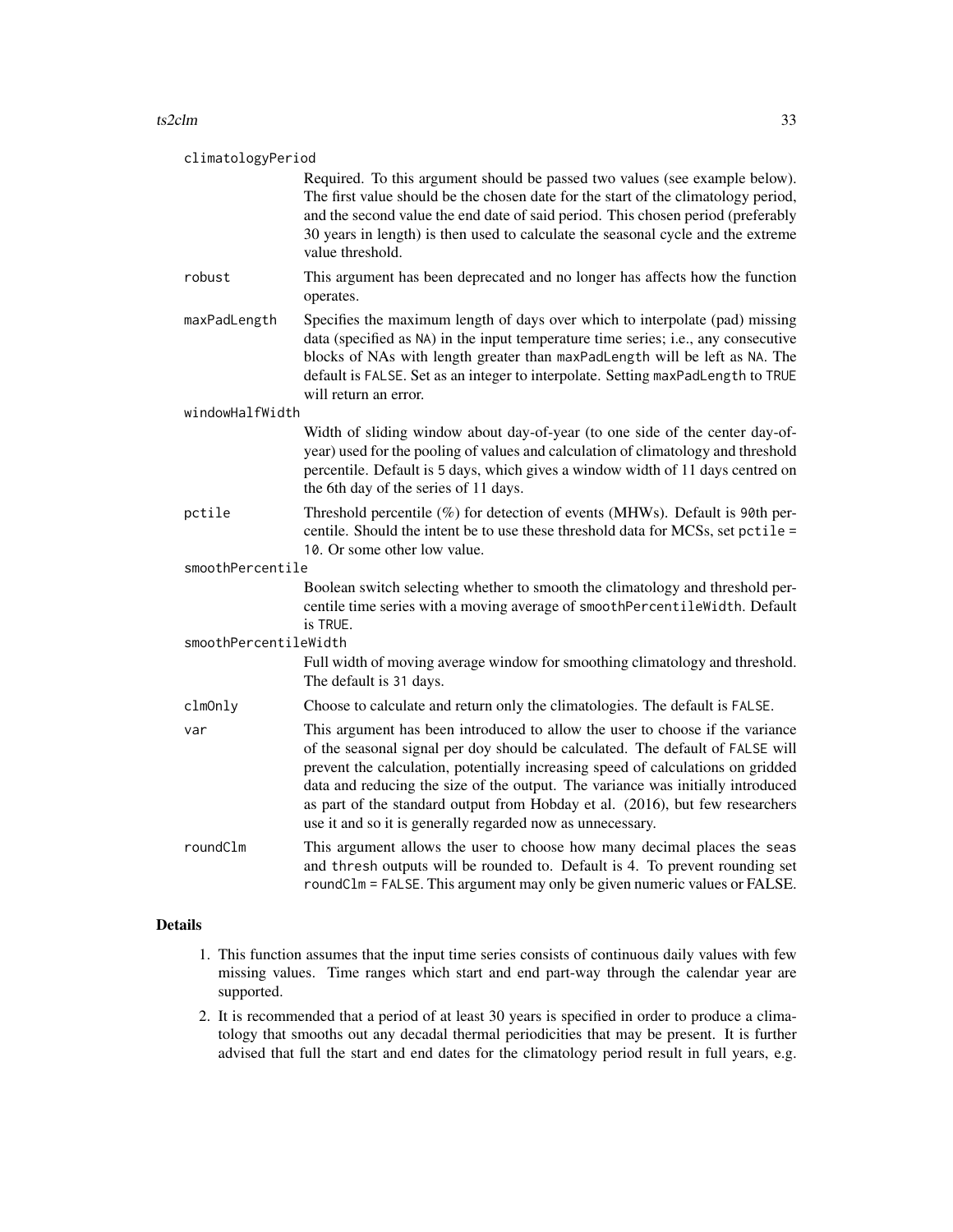<span id="page-33-0"></span>"1982-01-01" to "2011-12-31" or "1982-07-01" to "2012-06-30"; if not, this may result in an unequal weighting of data belonging with certain months within a time series. A daily climatology will be created; that is, the climatology will be comprised of one mean temperature for each day of the year (365 or 366 days, depending on how leap years are dealt with), and the mean will be based on a sample size that is a function of the length of time determined by the start and end values given to climatologyPeriod and the width of the sliding window specified in windowHalfWidth.

- 3. This function supports leap years. This is done by ignoring Feb 29s for the initial calculation of the climatology and threshold. The values for Feb 29 are then linearly interpolated from the values for Feb 28 and Mar 1.
- 4. Previous versions of ts2clm() tested to see if some rows are duplicated, or if replicate temperature readings are present per day, but this has now been disabled. Should the user be concerned about such repeated measurements, we suggest that the necessary checks and fixes are implemented prior to feeding the time series to ts2clm().

The original Python algorithm was written by Eric Oliver, Institute for Marine and Antarctic Studies, University of Tasmania, Feb 2015, and is documented by Hobday et al. (2016).

#### Value

The function will return a tibble (see the tidyverse) with the input time series and the newly calculated climatology. The climatology contains the seasonal climatology and the threshold for calculating MHWs. The software was designed for creating climatologies of daily temperatures, and the units specified below reflect that intended purpose. However, various other kinds of climatologies may be created, and if that is the case, the appropriate units need to be determined by the user.

| dov    | Julian day (day-of-year). For non-leap years it runs 159 and 61366, while<br>leap years run 1366.                                                                         |
|--------|---------------------------------------------------------------------------------------------------------------------------------------------------------------------------|
| t      | The date vector in the original time series supplied in data. If an alternate<br>column was provided to the x argument, that name will rather be used for this<br>column. |
| temp   | The measurement vector as per the the original data supplied to the function. If<br>a different column was given to the y argument that will be shown here.               |
| seas   | Climatological seasonal cycle [deg. C].                                                                                                                                   |
| thresh | Seasonally varying threshold (e.g., 90th percentile) [deg. C]. This is used in<br>detect_event for the detection/calculation of events (MHWs).                            |
| var    | Seasonally varying variance (standard deviation) [deg. C]. This column is not<br>returned if $var = FALSE$ (default).                                                     |

Should clmOnly be enabled, only the 365 or 366 day climatology will be returned.

#### Author(s)

Albertus J. Smit, Robert W. Schlegel, Eric C. J. Oliver

#### References

Hobday, A.J. et al. (2016). A hierarchical approach to defining marine heatwaves, Progress in Oceanography, 141, pp. 227-238, doi:10.1016/j.pocean.2015.12.014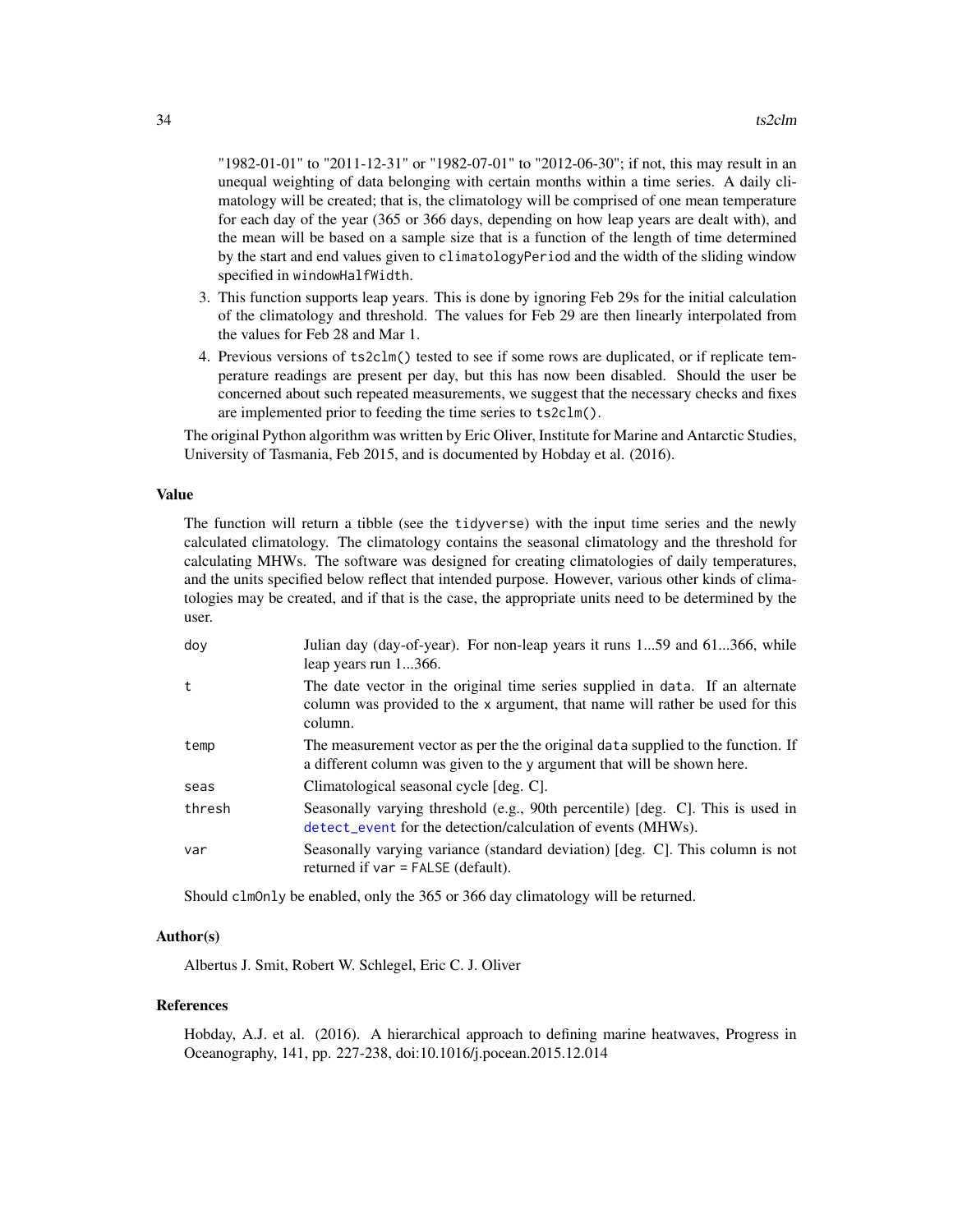#### $ts2clm$   $35$

# Examples

```
res <- ts2clm(sst_WA, climatologyPeriod = c("1983-01-01", "2012-12-31"))
res[1:10, ]
# Or if one only wants the 366 day climatology
res_clim <- ts2clm(sst_WA, climatologyPeriod = c("1983-01-01", "2012-12-31"),
                  clmOnly = TRUE)
res_clim[1:10, ]
# Or if one wants the variance column included in the results
res_var <- ts2clm(sst_WA, climatologyPeriod = c("1983-01-01", "2012-12-31"),
                 var = TRUE)
res_var[1:10, ]
```